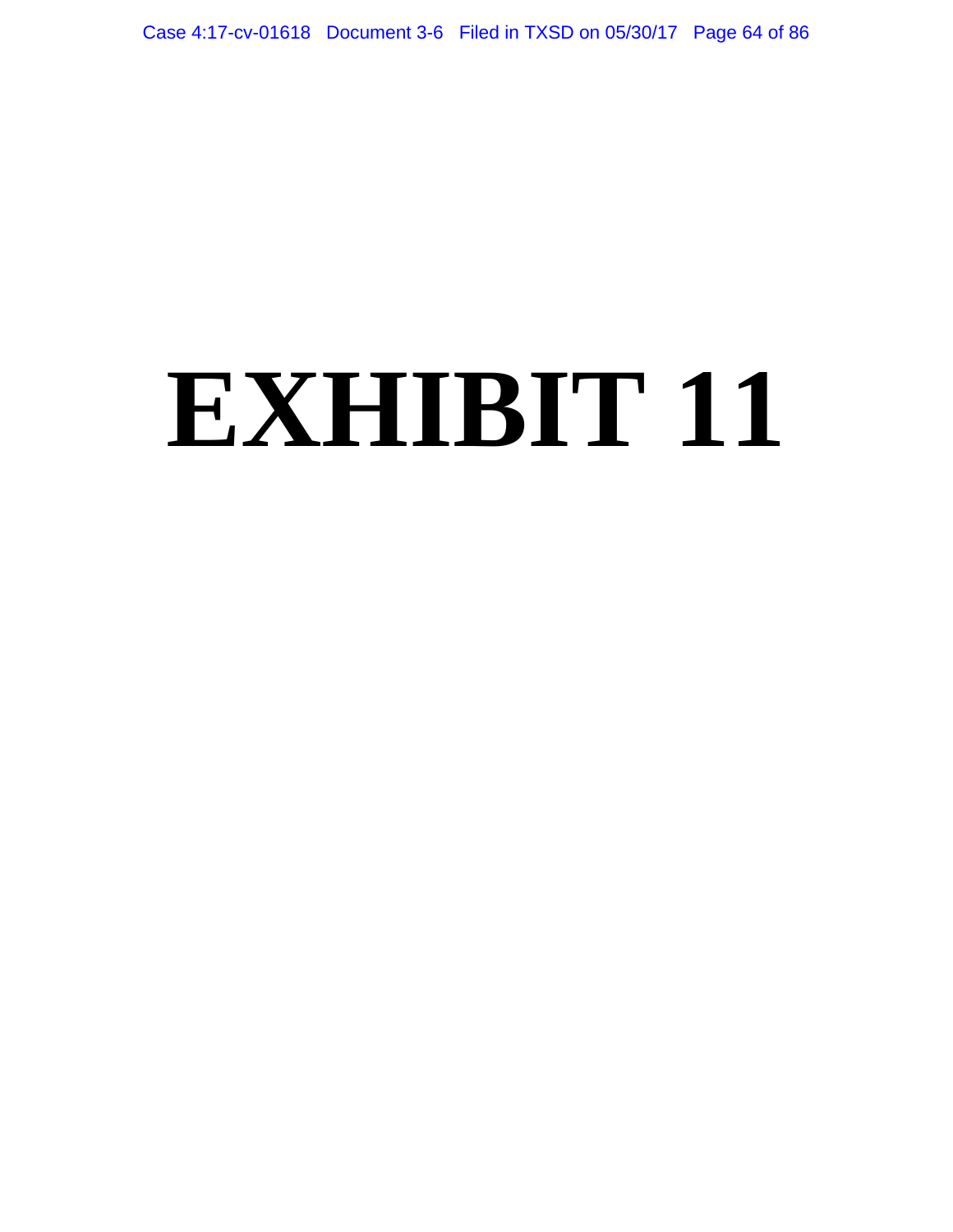#### **UNITED STATES DISTRICT COURT SOUTHERN DISTRICT OF TEXAS HOUSTON DIVISION**

| Civil Action No. |
|------------------|
|                  |
|                  |
|                  |
|                  |
|                  |
|                  |
|                  |
|                  |
|                  |
|                  |
|                  |
|                  |

#### **LETTER OF REQUEST FOR INTERNATIONAL ASSISTANCE FROM THE REPUBLIC OF FRANCE TO OBTAIN CERTAIN DOCUMENTS FROM ONLINE SAS PURSUANT TO THE HAGUE CONVENTION ON THE TAKING OF EVIDENCE ABROAD IN CIVIL OR COMMERCIAL MATTERS**

The United States District Court for the Southern District of Texas, through the undersigned

District Court Judge, requests international assistance to obtain evidence to be used in a civil proceeding before this Court in the above-captioned case.

If any portion of this Request is deemed to be unacceptable under the laws of the Republic

of France, please disregard that portion and continue to comply with as much of the Request as is

legally permissible. The Court is willing and able to provide similar assistance to the judicial

authorities of the Republic of France should a similar request for international assistance be

received from the courts of the Republic of France.

# **I. GENERAL INFORMATION**

| $\mathbf{1}$ . | Sender:                         | Office of the Clerk<br>United States District Court for the<br>Southern District of Texas, Houston Division |
|----------------|---------------------------------|-------------------------------------------------------------------------------------------------------------|
|                |                                 | 515 Rusk Avenue                                                                                             |
|                |                                 | Houston, TX 77002, USA                                                                                      |
| 2.             | <b>Central Authority of the</b> | Ministère de la Justice                                                                                     |
|                | <b>Requested State:</b>         | Direction des Affaires Civiles et du Sceau                                                                  |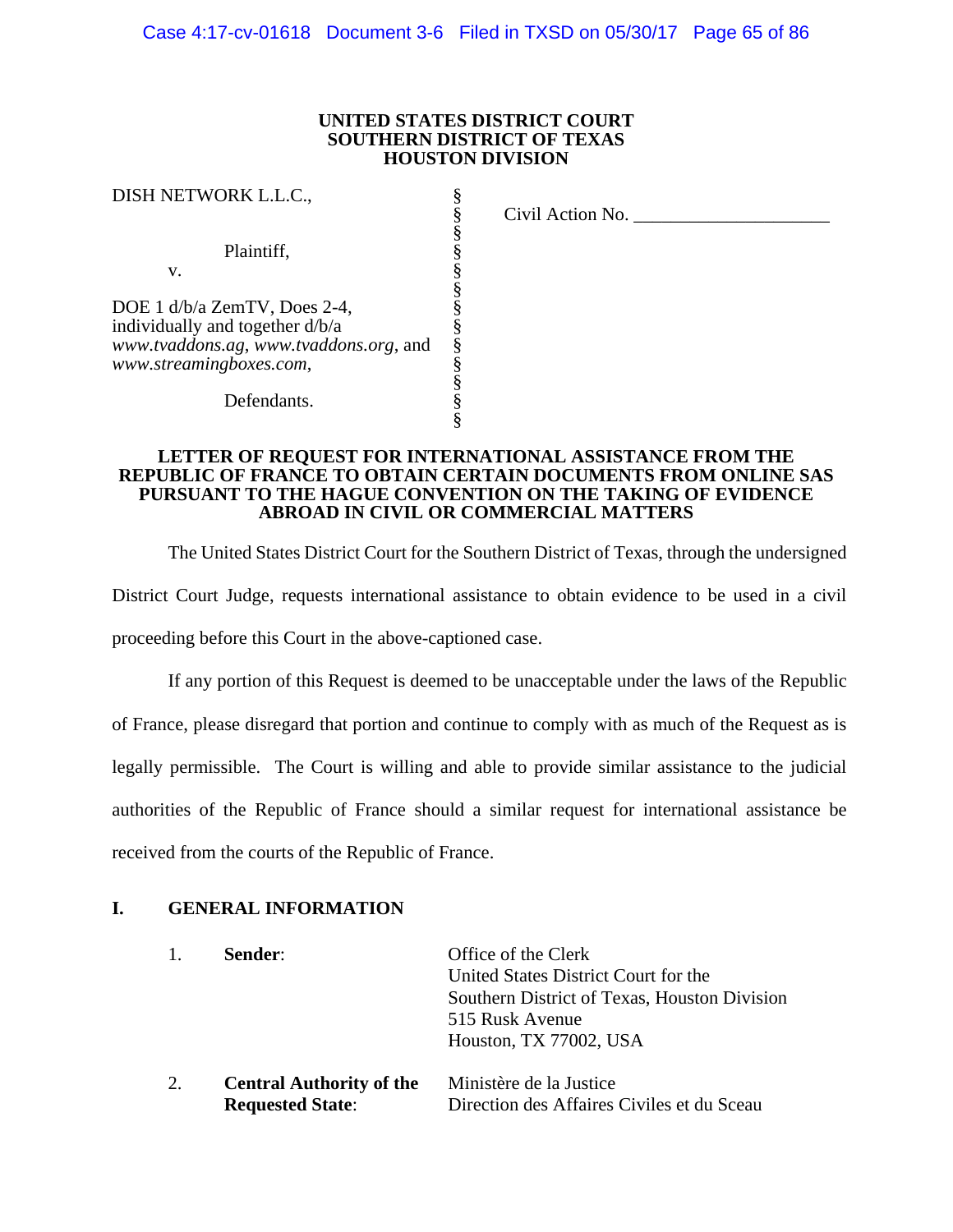Bureau du droit de l'Union, du droit international privé et de l'entraide civile (BDIP) 13, Place Vendôme 75042 Paris Cedex 01

| 3. | Person to whom the               | Stephen M. Ferguson                       |
|----|----------------------------------|-------------------------------------------|
|    | <b>Executed Request is to be</b> | Hagan Noll & Boyle LLC                    |
|    | <b>Returned:</b>                 | Two Memorial City Plaza                   |
|    |                                  | 820 Gessner, Suite 940                    |
|    |                                  | Houston, Texas 77024                      |
|    |                                  | Phone: (713) 343-0478                     |
|    |                                  | Facsimile: (713) 758-0146                 |
|    |                                  | Email: Stephen.ferguson@hnbllc.com        |
|    |                                  | Counsel for Plaintiff DISH Network L.L.C. |
|    |                                  |                                           |

4. **Specification of the date** As soon as possible, and in any event not later than **By which the requesting** July 24, 2017. **Authority requires receipt Of the response to the** Reason for urgency: Plaintiff DISH Network needs<br> **Letter of Request:** information sufficient to identify Defendant Doe 1 s information sufficient to identify Defendant Doe 1 so they can be named in the lawsuit and it can proceed.

# **II. IN CONFORMITY WITH ARTICLE 3 OF THE HAGUE CONVENTION, THE UNDERSIGNED APPLICANT HAS THE HONOR TO SUBMIT THE FOLLOWING REQUESTS** :

| 1. | <b>Requesting Judicial</b><br><b>Authority:</b>                                      | United States District Court for the<br>Southern District of Texas, Houston Division<br>515 Rusk Avenue                                                                                                          |
|----|--------------------------------------------------------------------------------------|------------------------------------------------------------------------------------------------------------------------------------------------------------------------------------------------------------------|
|    |                                                                                      | Houston, TX 77002, USA                                                                                                                                                                                           |
| 2. | <b>Competent Authority:</b>                                                          | Ministère de la Justice<br>Direction des Affaires Civiles et du Sceau<br>Bureau du droit de l'Union, du droit international<br>privé et de l'entraide civile (BDIP)<br>13, Place Vendôme<br>75042 Paris Cedex 01 |
| 3. | <b>Names and Addresses</b><br><b>Of Parties and Their</b><br><b>Representatives:</b> |                                                                                                                                                                                                                  |

| Plaintiff:              | Defendants:                                  |
|-------------------------|----------------------------------------------|
| <b>DISH Network LLC</b> | Does 1-4 d/b/a ZemTV, www.tvaddons.ag,       |
|                         | www.tvaddons.org, and www.streamingboxes.com |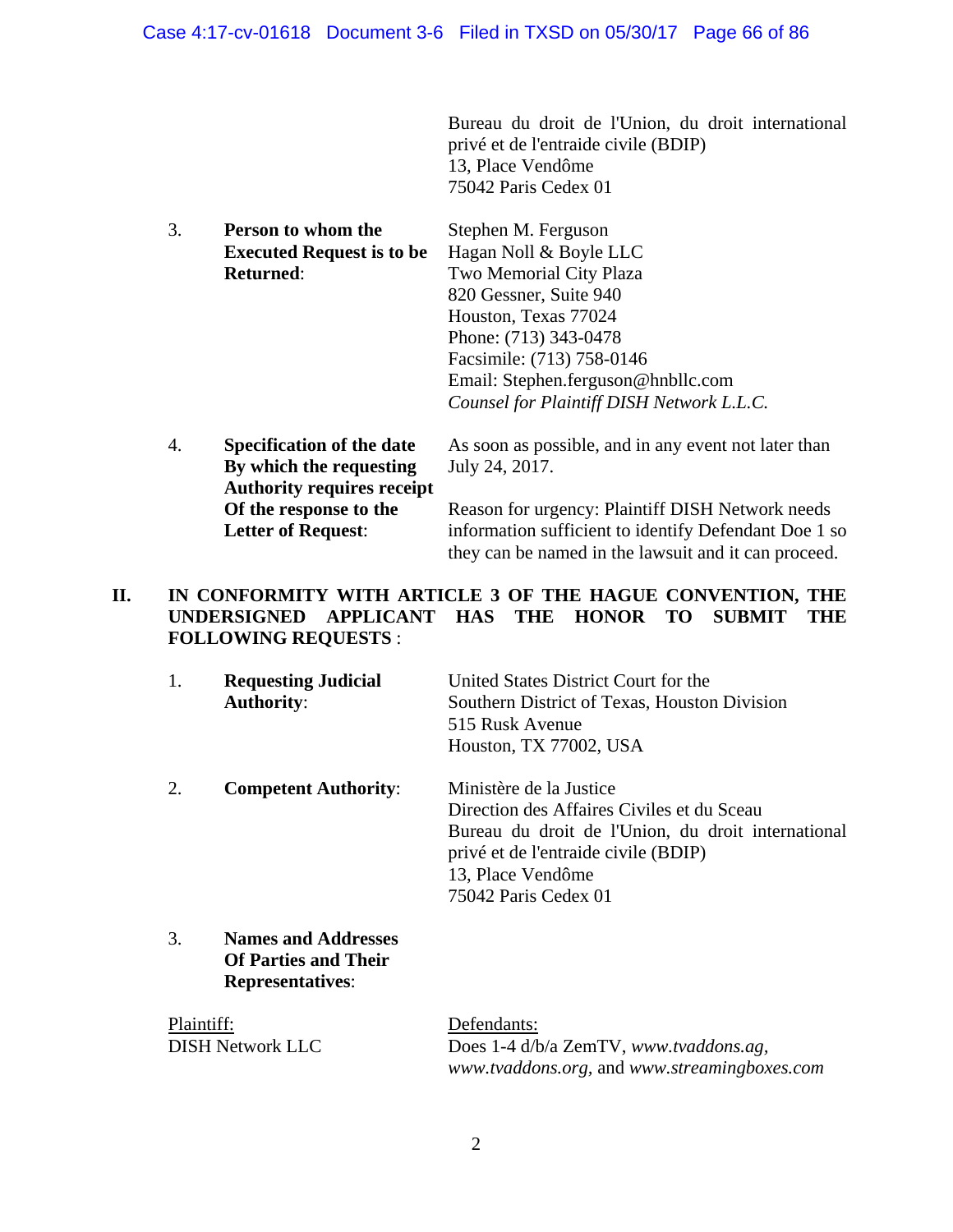Plaintiff's Representatives: Defendants' Representatives: Joseph H. Boyle Hagan Noll & Boyle, LLC Two Memorial City Plaza 820 Gessner, Suite 940 Houston, TX 77024 (713) 343-0478 – Tel  $(713)$  758-0146 – Fax stephen.ferguson@hnbllc.com joe.boyle@hnbllc.com

Stephen M. Ferguson Unknown. Defendants have not made an appearance.

- 4. **Nature of the Proceedings**: This is a civil suit seeking money damages and permanent injunctive relief. DISH Network asserts copyright infringement claims against Defendants who are capturing broadcasts of television channels exclusively licensed to DISH Network in the United States and unlawfully retransmitting those channels over the Internet to customers of the ZemTV service in the United States and who have downloaded the ZemTV add-on for the Kodi media player from the websites *www.tvaddons.ag* and *www.tvaddons.org.*
- 5. **Summary of Defense**: Unknown. Defendants have not appeared in the case.

## 6. **Evidence to be obtained**:

This request is directed to Online SAS located at 8 rue de la Ville L'eveque, 75008 Paris, France. DISH Network seeks the following documents from Online SAS:

#### **Definitions Applicable To Document Requests**

- 1. **Online Customer.** "Online Customer" means each person or entity assigned or otherwise responsible for each of the following IP addresses:
	- a. **195.154.156.235** from August 9, 2016 through February 2, 2017;
	- b. **163.172.30.228** from August 9, 2016 through January 19, 2017;
	- c. **195.154.46.92** from October 2, 2016 through March 9, 2017;
	- d. **163.172.24.61** from May 1, 2017 through May 5, 2017;
	- e. **163.172.31.140** from November 4, 2016 through January 19, 2017;
	- f. **163.172.31.158** from November 4, 2016 through January 19, 2017;
	- g. **163.172.47.169** from May 1, 2017 through May 5, 2017;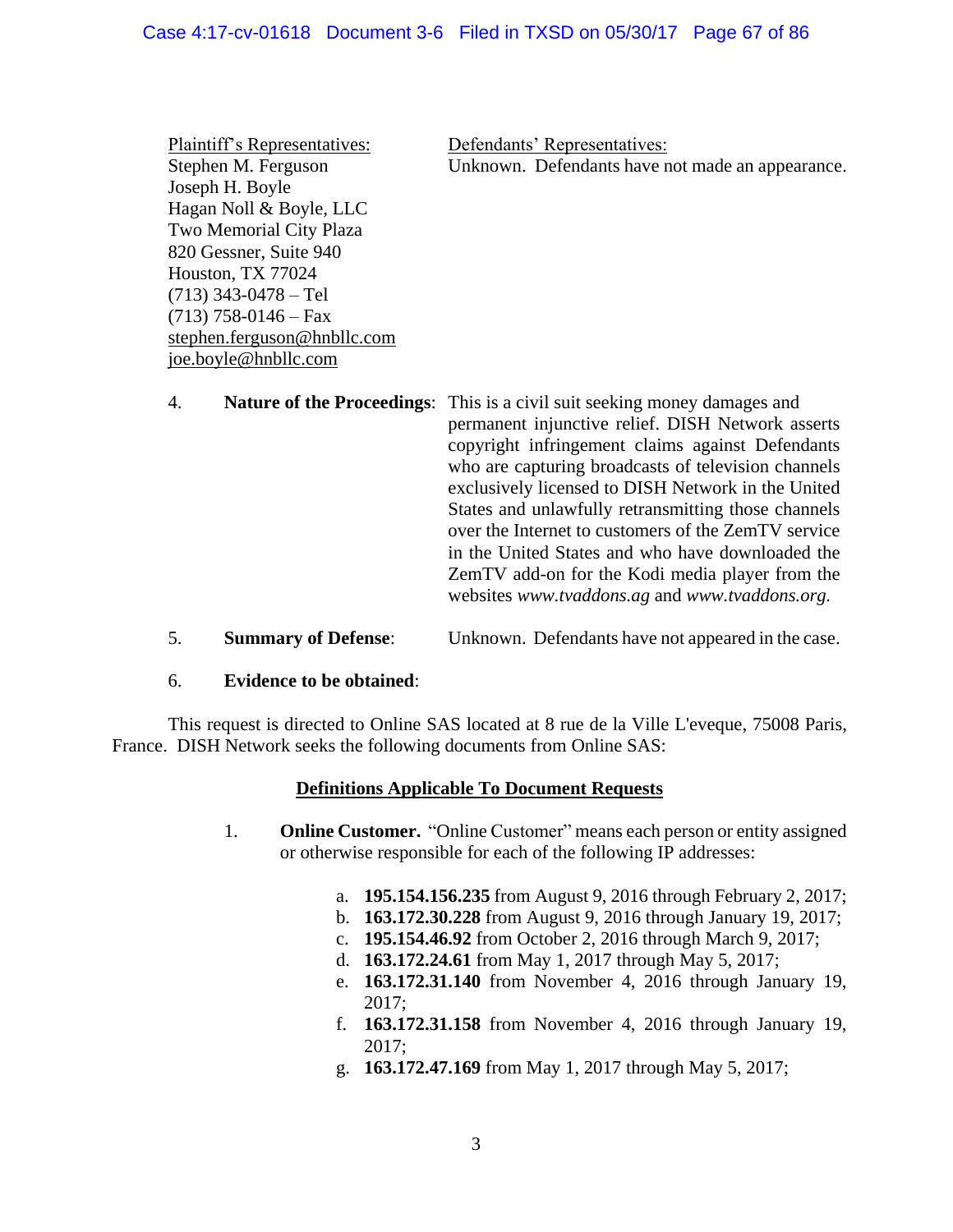- h. **163.172.140.173** from December 19, 2016 through February 17, 2017;
- i. **163.172.142.242** from November 4, 2016 through May 5, 2017;
- j. **163.172.219.53** from January 5, 2017 through February 17, 2017;
- k. **212.47.247.42** from January 19, 2017 through January 26, 2017;
- l. **212.47.233.115** from January 19, 2017 through May 5, 2017;
- m. **212.47.247.148** from January 5, 2017 through February 17, 2017;
- n. **51.15.7.65** from May 1, 2017 through May 5, 2017;
- o. **51.15.36.92** from February 20, 2017 through February 24, 2017;
- p. **51.15.37.118** from March 9, 2017 through May 5, 2017;
- q. **51.15.38.122** from February 20, 2017 through February 24, 2017;
- r. **51.15.42.135** from February 2, 2017 through May 5, 2017;
- s. **51.15.53.37** from February 20, 2017 through February 24, 2017;
- t. **51.15.55.140** from December 19, 2016 through May 5, 2017;
- u. **51.15.57.108** from March 9, 2017 through May 5, 2017;
- v. **51.15.60.46** from January 5, 2017 through January 26, 2017;
- w. **51.15.68.81** from May 23, 2017 through May 24, 2017;
- x. **51.15.69.13** from May 23, 2017 through May 24, 2017;
- y. **51.15.76.222** from May 23, 2017 through May 24, 2017;
- z. **51.15.137.107** from February 17, 2017 through April 7, 2017.

## **Document Requests**

- 1. Documents sufficient to identify the full name, contact information (including physical addresses, web addresses, email addresses, telephone numbers, and fax numbers), and IP addresses of each Online Customer.
- 2. Documents submitted to you in order to create or make changes to each account associated with each Online Customer.
- 3. Account statements for each account associated with each Online Customer for the time period of February 1, 2014 to present.
- 4. Payment records for each account associated with each Online Customer for the time period of February 1, 2014 to present.
- 5. Communications sent to or received from each Online Customer, including account set-up correspondence and support tickets, for the time period of February 1, 2014 to present.

|    | Documents or other property<br>To be produced: | See documents listed in the section entitled<br>"Evidence to be obtained".                                                                                                               |
|----|------------------------------------------------|------------------------------------------------------------------------------------------------------------------------------------------------------------------------------------------|
| 8. | <b>Special methods or procedures:</b>          | DISH Network requests that the documents<br>and materials responsive to the categories of<br>information identified above be emailed (if<br>possible) or copied and mailed to Stephen M. |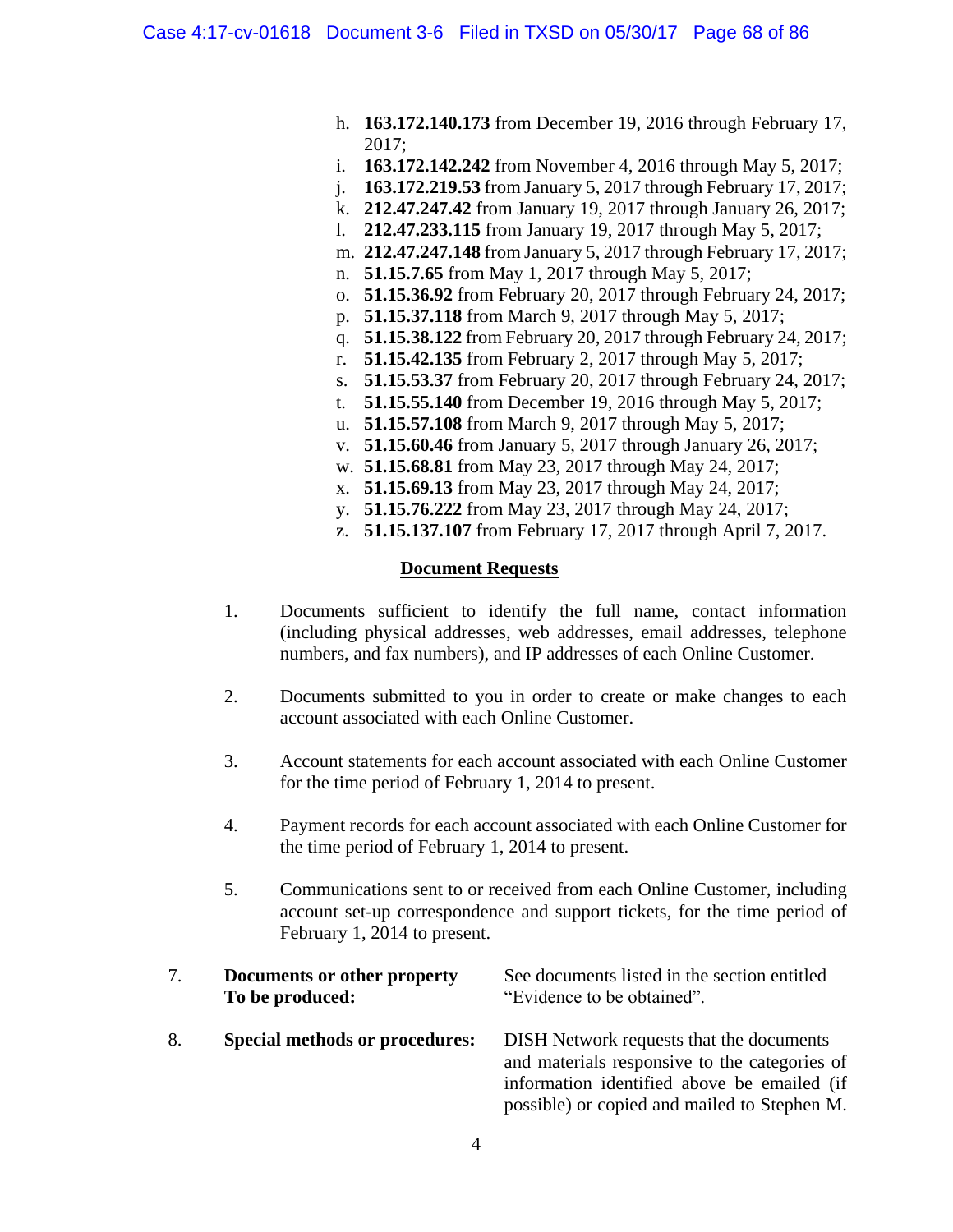Ferguson at the address identified in Section II.3 above. DISH Network shall pay the fees and costs incurred that are reimbursable. Please direct requests for payment to DISH Network's representatives, identified above in Section 3.

DATE OF REQUEST: \_\_\_\_\_\_\_\_\_\_\_\_\_\_\_\_\_, 2017

District Court Judge United States District Court Southern District of Texas

\_\_\_\_\_\_\_\_\_\_\_\_\_\_\_\_\_\_\_\_\_\_\_\_\_\_\_\_\_\_\_\_\_\_

(SEAL OF COURT)

Authenticated Signature by Clerk of the Court:

DAVID BRADLEY, Clerk of the Court

 $By:$ 

Deputy Clerk

Court's Authentication that the Clerk of Court is the Clerk of Court:

 $\text{By:}\qquad\qquad$ 

UNITED STATES DISTRICT JUDGE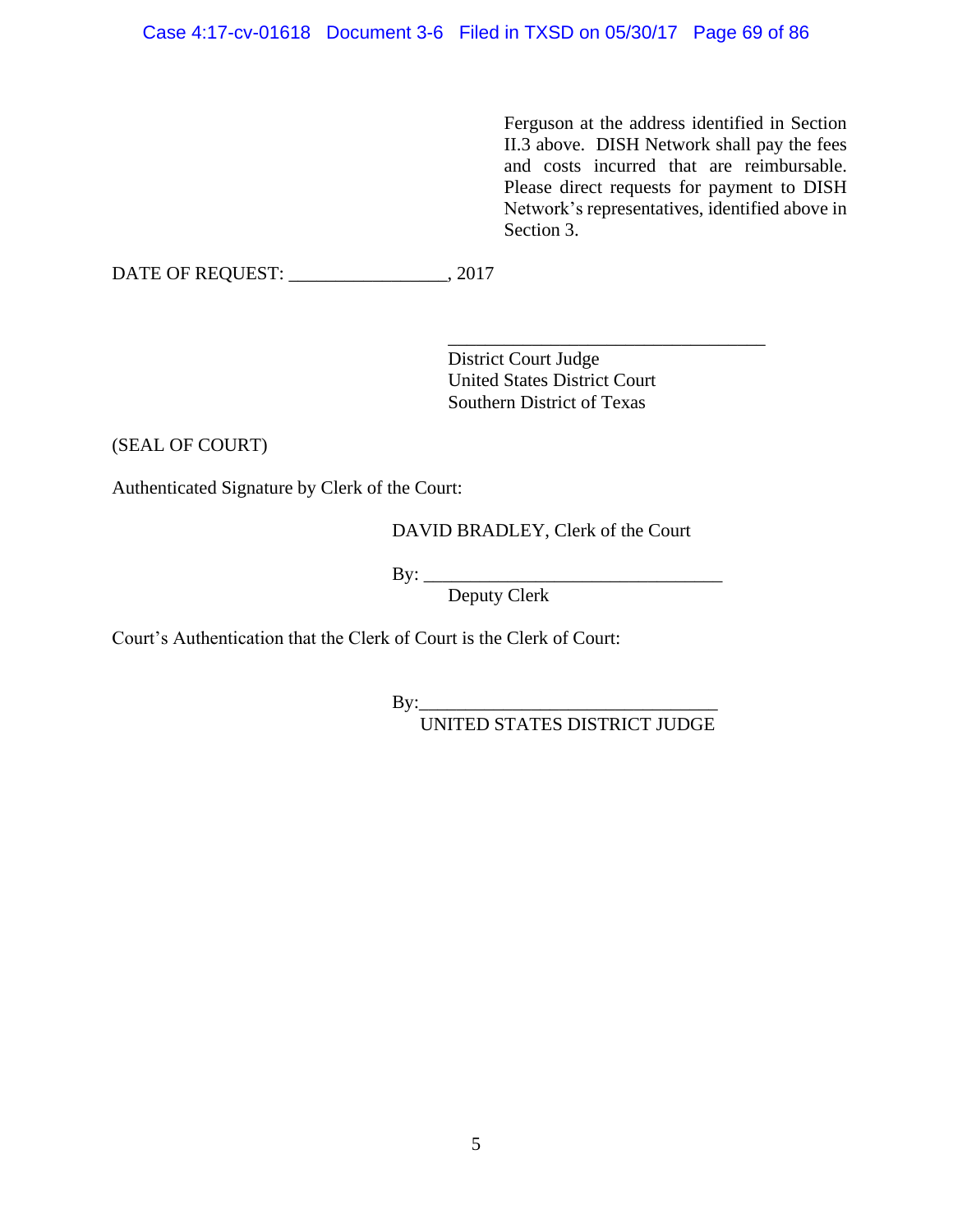# **EXHIBIT 12**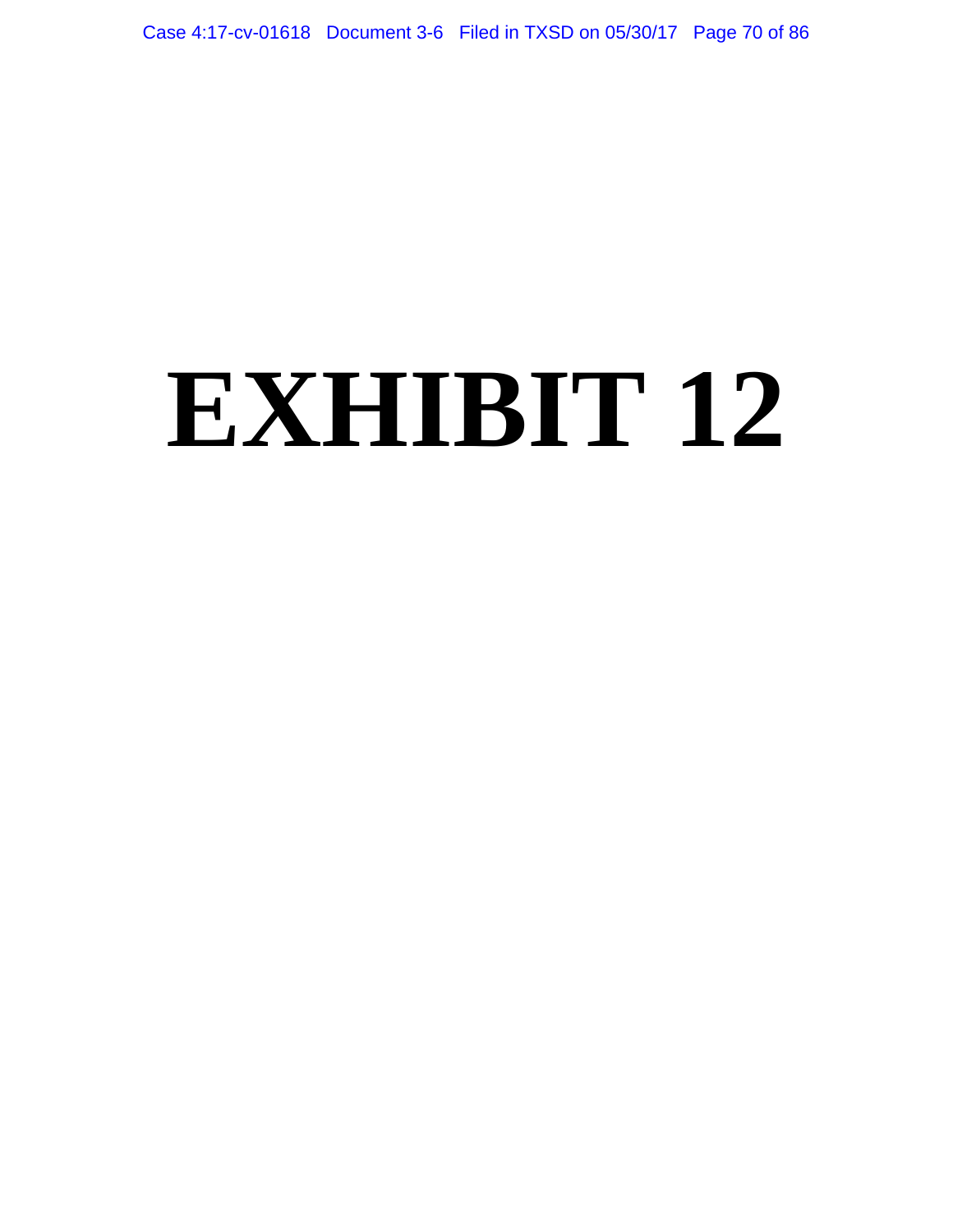#### **UNITED STATES DISTRICT COURT SOUTHERN DISTRICT OF TEXAS HOUSTON DIVISION**

| DISH NETWORK L.L.C.,                   |                  |
|----------------------------------------|------------------|
|                                        | Civil Action No. |
|                                        |                  |
| Plaintiff,                             |                  |
| v.                                     |                  |
|                                        |                  |
| DOE 1 d/b/a ZemTV, Does 2-4,           |                  |
| individually and together d/b/a        |                  |
| www.tvaddons.ag, www.tvaddons.org, and |                  |
| www.streamingboxes.com,                |                  |
|                                        |                  |
| Defendants.                            |                  |
|                                        |                  |
|                                        |                  |

#### **LETTER OF REQUEST FOR INTERNATIONAL ASSISTANCE FROM THE UNITED KINGDOM TO OBTAIN CERTAIN DOCUMENTS FROM IOMART HOSTING LTD. PURSUANT TO THE HAGUE CONVENTION ON THE TAKING OF EVIDENCE ABROAD IN CIVIL OR COMMERCIAL MATTERS**

The United States District Court for the Southern District of Texas, through the undersigned

District Court Judge, requests international assistance to obtain evidence to be used in a civil proceeding before this Court in the above-captioned case.

If any portion of this Request is deemed to be unacceptable under the laws of the United Kingdom, please disregard that portion and continue to comply with as much of the Request as is legally permissible. The Court is willing and able to provide similar assistance to the judicial authorities of the United Kingdom should a similar request for international assistance be received from the courts of the United Kingdom.

## **I. GENERAL INFORMATION**

| $\mathbf{1}$ . | Sender:                                                    | Office of the Clerk<br>United States District Court for the<br>Southern District of Texas, Houston Division<br>515 Rusk Avenue<br>Houston, TX 77002, USA |
|----------------|------------------------------------------------------------|----------------------------------------------------------------------------------------------------------------------------------------------------------|
| 2.             | <b>Central Authority of the</b><br><b>Requested State:</b> | <b>Scottish Government Justice Directorate</b><br>Central Authority & International Law Team                                                             |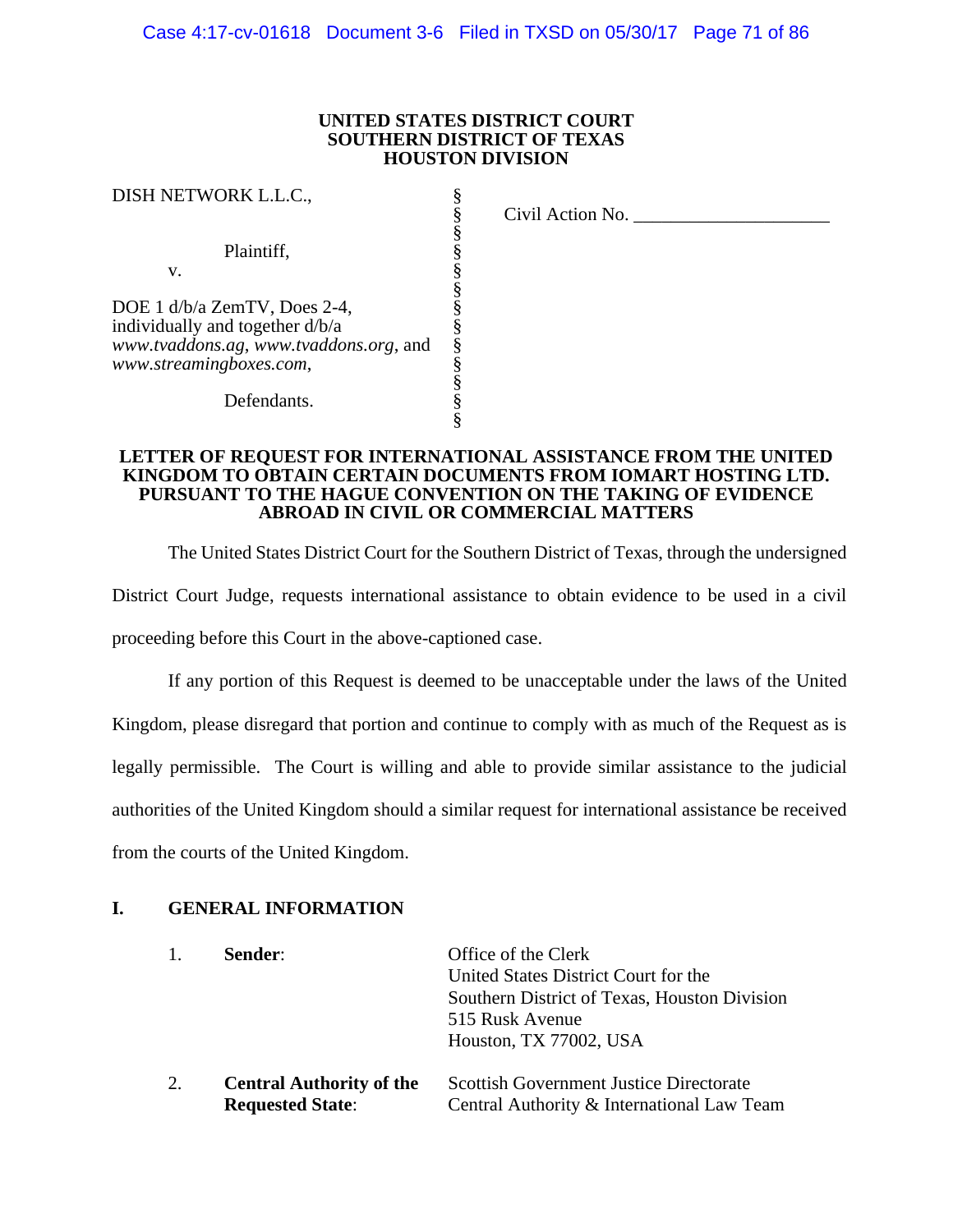St. Andrew's House (GW15) Edinburgh EH1 3DG Scotland, UK

3. **Person to whom the** Stephen M. Ferguson **Executed Request is to be** Hagan Noll & Boyle LLC **Returned:** Two Memorial City Plaza 820 Gessner, Suite 940 Houston, Texas 77024 Phone: (713) 343-0478 Facsimile: (713) 758-0146 Email: stephen.ferguson@hnbllc.com *Counsel for Plaintiff DISH Network L.L.C.* 4. **Specification of the date** As soon as possible, and in any event not later than

**By which the requesting** July 24, 2017. **Authority requires receipt Of the response to the** Reason for urgency: Plaintiff DISH Network needs<br> **Letter of Request:** information sufficient to identify Defendant Doe 1 s information sufficient to identify Defendant Doe 1 so they can be named in the lawsuit and it can proceed.

# **II. IN CONFORMITY WITH ARTICLE 3 OF THE HAGUE CONVENTION, THE UNDERSIGNED APPLICANT HAS THE HONOR TO SUBMIT THE FOLLOWING REQUESTS** :

| 1. | <b>Requesting Judicial</b><br><b>Authority:</b>           | United States District Court for the<br>Southern District of Texas, Houston Division<br>515 Rusk Avenue<br>Houston, TX 77002, USA                       |
|----|-----------------------------------------------------------|---------------------------------------------------------------------------------------------------------------------------------------------------------|
|    | <b>Competent Authority:</b>                               | Scottish Government Justice Directorate<br>Central Authority & International Law Team<br>St. Andrew's House (GW15)<br>Edinburgh EH1 3DG<br>Scotland, UK |
| 3. | <b>Names and Addresses</b><br><b>Of Parties and Their</b> |                                                                                                                                                         |

| Plaintiff:              | Defendants:                                  |
|-------------------------|----------------------------------------------|
| <b>DISH Network LLC</b> | Does 1-4 d/b/a ZemTV, www.tvaddons.ag,       |
|                         | www.tvaddons.org, and www.streamingboxes.com |

**Representatives**: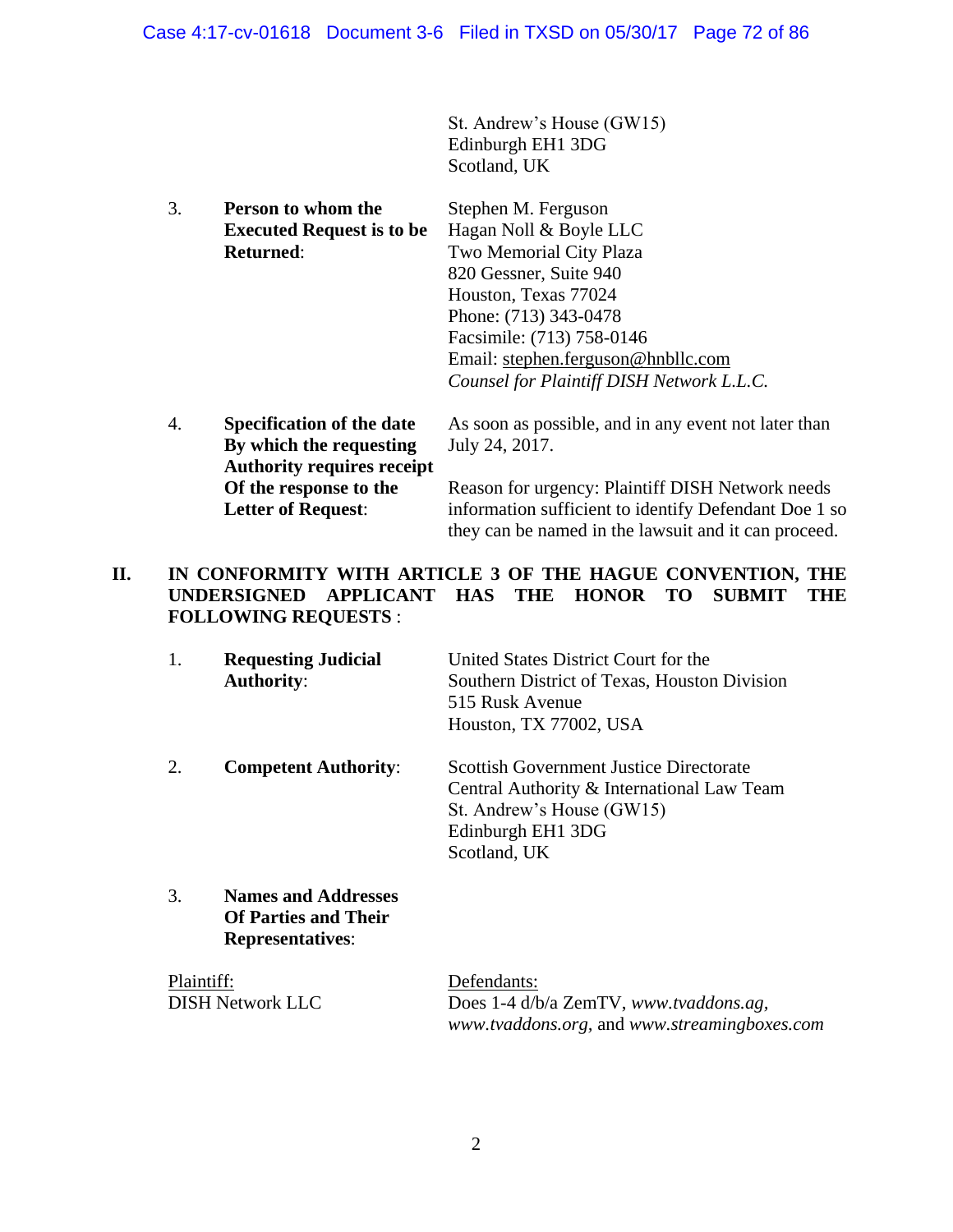Plaintiff's Representatives: Defendants' Representatives: Joseph H. Boyle Hagan Noll & Boyle, LLC Two Memorial City Plaza 820 Gessner, Suite 940 Houston, TX 77024 (713) 343-0478 – Tel  $(713)$  758-0146 – Fax stephen.ferguson@hnbllc.com joe.boyle@hnbllc.com

Stephen M. Ferguson Unknown. Defendants have not made an appearance.

- 4. **Nature of the Proceedings**: This is a civil suit seeking money damages and permanent injunctive relief. DISH Network asserts copyright infringement claims against Defendants who are capturing broadcasts of television channels exclusively licensed to DISH Network in the United States and unlawfully retransmitting those channels over the Internet to customers of the ZemTV service in the United States and who have downloaded the ZemTV add-on for the Kodi media player from the websites *www.tvaddons.ag* and *www.tvaddons.org.*
- 5. **Summary of Defense**: Unknown. Defendants have not appeared in the case.

## 6. **Evidence to be obtained**:

This request is directed to iomart Hosting Ltd., Lister Pavillion, Kelvin Campus, West of Scotland Science Park, Glasgow G20 0SP, United Kingdom. DISH Network seeks the following documents from iomart Hosting Ltd.:

## **Definitions Applicable To Document Requests**

- 1. **iomart Customer.** "iomart Customer" means each person or entity assigned or otherwise responsible for each of the following IP addresses:
	- a. **130.185.144.63** from October 2, 2016 through May 24, 2017;
	- b. **130.185.144.67** from March 22, 2017 through May 24, 2017;
	- c. **130.185.144.109** from January 12, 2017 through May 5, 2017;
	- d. **80.84.51.226** from November 23, 2016 through May 11, 2017;
	- e. **88.150.198.114** from August 9, 2016 through November 4, 2016;
	- f. **88.150.206.73** from September 1, 2016 through November 4, 2016;
	- g. **79.143.83.90** from August 9, 2016 through October 2, 2016; and
	- h. **37.220.29.186** from August 9, 2016 through November 4, 2016.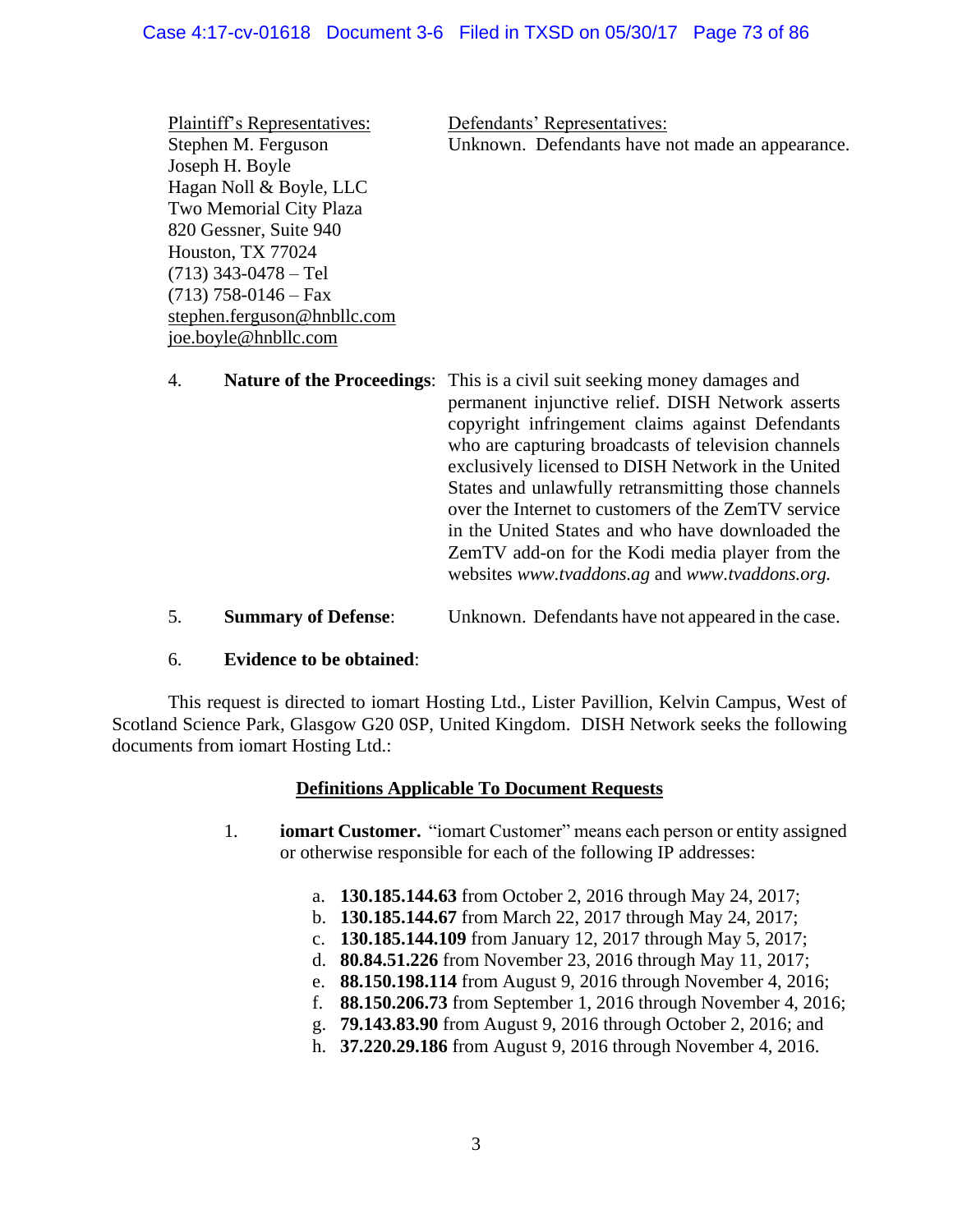# **Document Requests**

- 1. Documents sufficient to identify the full name, contact information (including physical addresses, web addresses, email addresses, telephone numbers, and fax numbers), and IP addresses of each iomart Customer.
- 2. Documents submitted to you in order to create or make changes to each account associated with each iomart Customer.
- 3. Account statements for each account associated with each iomart Customer for the time period of February 1, 2014 to present.
- 4. Payment records for each account associated with each iomart Customer for the time period of February 1, 2014 to present.
- 5. Communications sent to or received from each iomart Customer, including account set-up correspondence and support tickets, for the time period of February 1, 2014 to present.

| 7. | Documents or other property<br>To be produced: | See documents listed in the section entitled<br>"Evidence to be obtained".                                                                                                                                                                                                                                                                                                                                                                          |
|----|------------------------------------------------|-----------------------------------------------------------------------------------------------------------------------------------------------------------------------------------------------------------------------------------------------------------------------------------------------------------------------------------------------------------------------------------------------------------------------------------------------------|
| 8. | <b>Special methods or procedures:</b>          | DISH Network requests that the documents<br>and materials responsive to the categories of<br>information identified above be emailed (if<br>possible) or copied and mailed to Stephen M.<br>Ferguson at the address identified in Section<br>II.3 above. DISH Network shall pay the fees<br>and costs incurred that are reimbursable.<br>Please direct requests for payment to DISH<br>Network's representatives, identified above in<br>Section 3. |

DATE OF REQUEST: \_\_\_\_\_\_\_\_\_\_\_\_\_\_\_\_\_, 2017

District Court Judge United States District Court Southern District of Texas

\_\_\_\_\_\_\_\_\_\_\_\_\_\_\_\_\_\_\_\_\_\_\_\_\_\_\_\_\_\_\_\_\_\_

(SEAL OF COURT)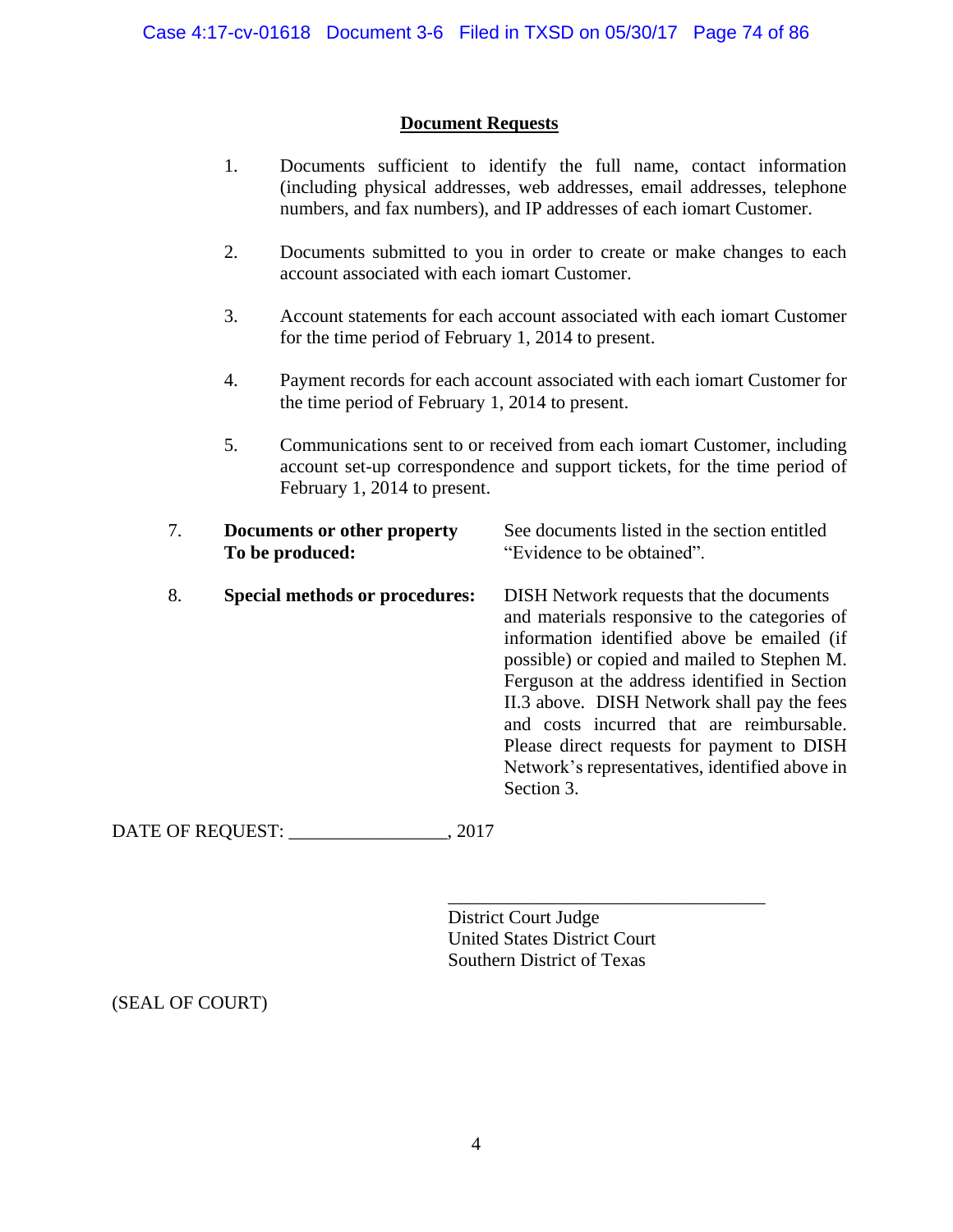Case 4:17-cv-01618 Document 3-6 Filed in TXSD on 05/30/17 Page 75 of 86

Authenticated Signature by Clerk of the Court:

# DAVID BRADLEY, Clerk of the Court

By: \_\_\_\_\_\_\_\_\_\_\_\_\_\_\_\_\_\_\_\_\_\_\_\_\_\_\_\_\_\_\_\_

Deputy Clerk

Court's Authentication that the Clerk of Court is the Clerk of Court:

By:\_\_\_\_\_\_\_\_\_\_\_\_\_\_\_\_\_\_\_\_\_\_\_\_\_\_\_\_\_\_\_\_

UNITED STATES DISTRICT JUDGE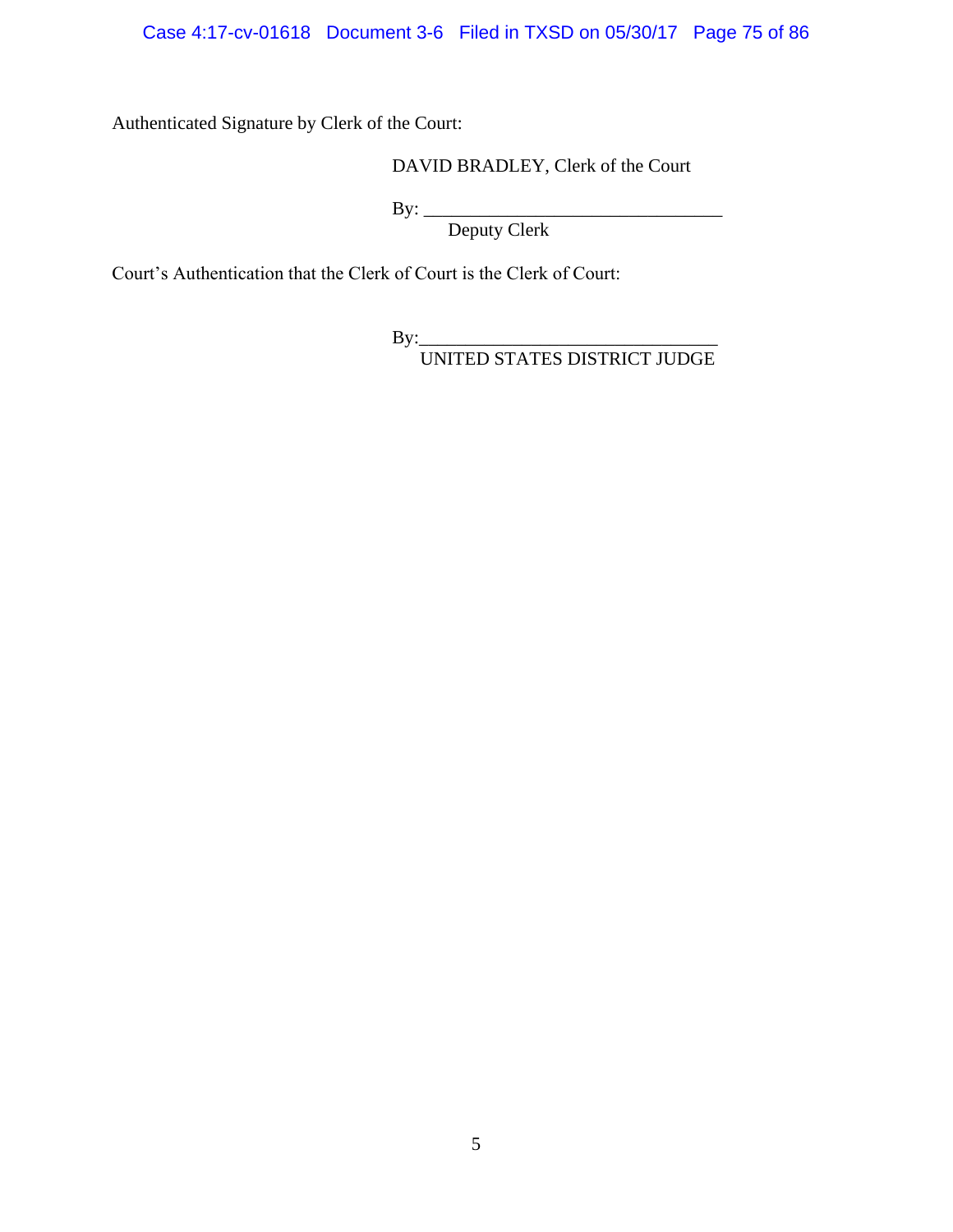# **EXHIBIT 13**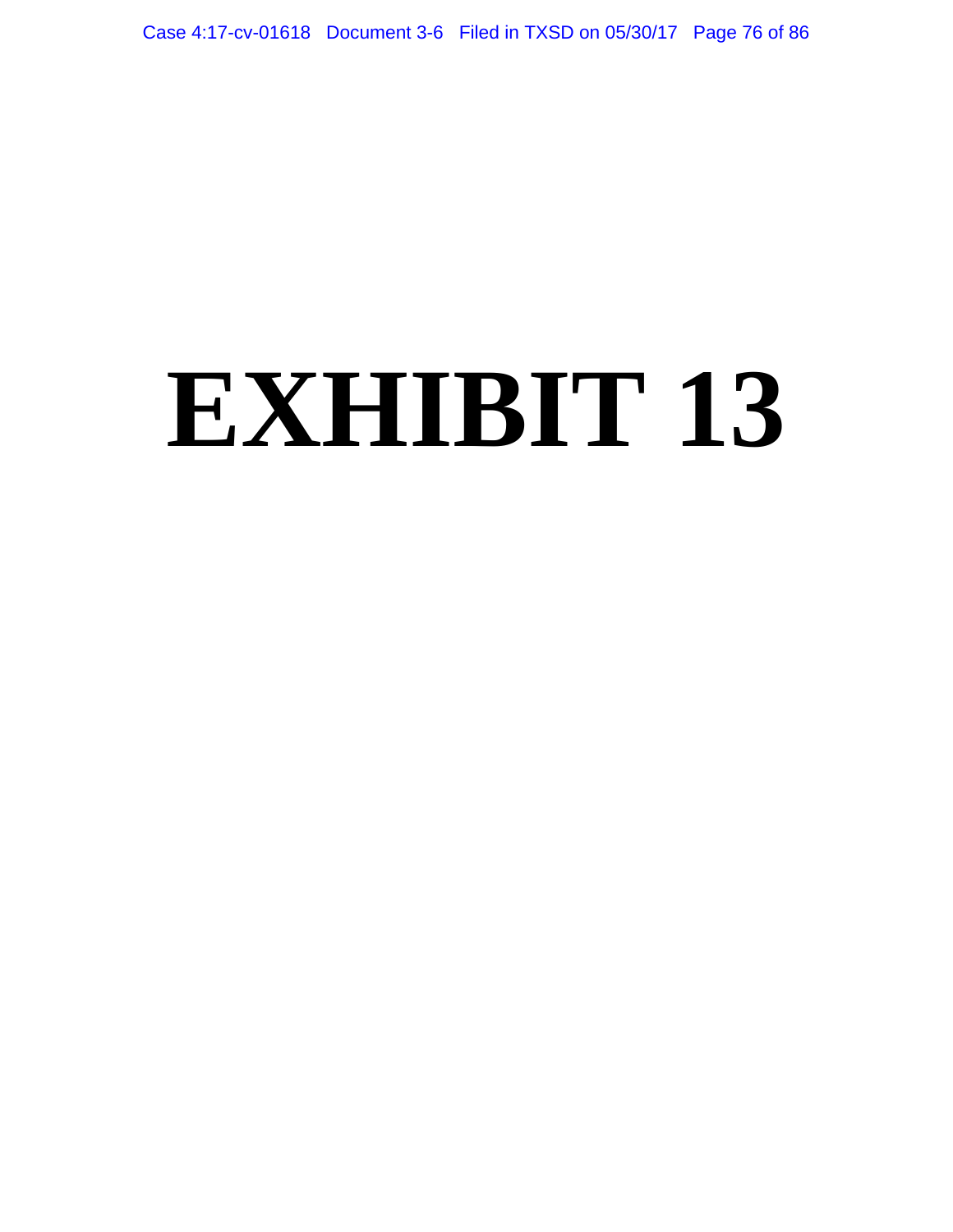#### **UNITED STATES DISTRICT COURT SOUTHERN DISTRICT OF TEXAS HOUSTON DIVISION**

| DISH NETWORK L.L.C.,                   |                  |
|----------------------------------------|------------------|
|                                        | Civil Action No. |
|                                        |                  |
| Plaintiff,                             |                  |
| v.                                     |                  |
|                                        |                  |
| DOE 1 d/b/a ZemTV, Does 2-4,           |                  |
| individually and together d/b/a        |                  |
| www.tvaddons.ag, www.tvaddons.org, and |                  |
| www.streamingboxes.com,                |                  |
|                                        |                  |
| Defendants.                            |                  |
|                                        |                  |
|                                        |                  |

#### **LETTER OF REQUEST FOR INTERNATIONAL ASSISTANCE FROM THE UNITED KINGDOM TO OBTAIN CERTAIN DOCUMENTS FROM UK-2 LTD. PURSUANT TO THE HAGUE CONVENTION ON THE TAKING OF EVIDENCE ABROAD IN CIVIL OR COMMERCIAL MATTERS**

The United States District Court for the Southern District of Texas, through the undersigned

District Court Judge, requests international assistance to obtain evidence to be used in a civil proceeding before this Court in the above-captioned case.

If any portion of this Request is deemed to be unacceptable under the laws of the United

Kingdom, please disregard that portion and continue to comply with as much of the Request as is

legally permissible. The Court is willing and able to provide similar assistance to the judicial

authorities of the United Kingdom should a similar request for international assistance be received

from the courts of the United Kingdom.

## **I. GENERAL INFORMATION**

| $\mathbf{1}$ . | Sender:                         | Office of the Clerk<br>United States District Court for the |
|----------------|---------------------------------|-------------------------------------------------------------|
|                |                                 | Southern District of Texas, Houston Division                |
|                |                                 | 515 Rusk Avenue                                             |
|                |                                 | Houston, TX 77002, USA                                      |
| 2.             | <b>Central Authority of the</b> | The Senior Master of the Royal Courts of Justice            |
|                | <b>Requested State:</b>         | Strand                                                      |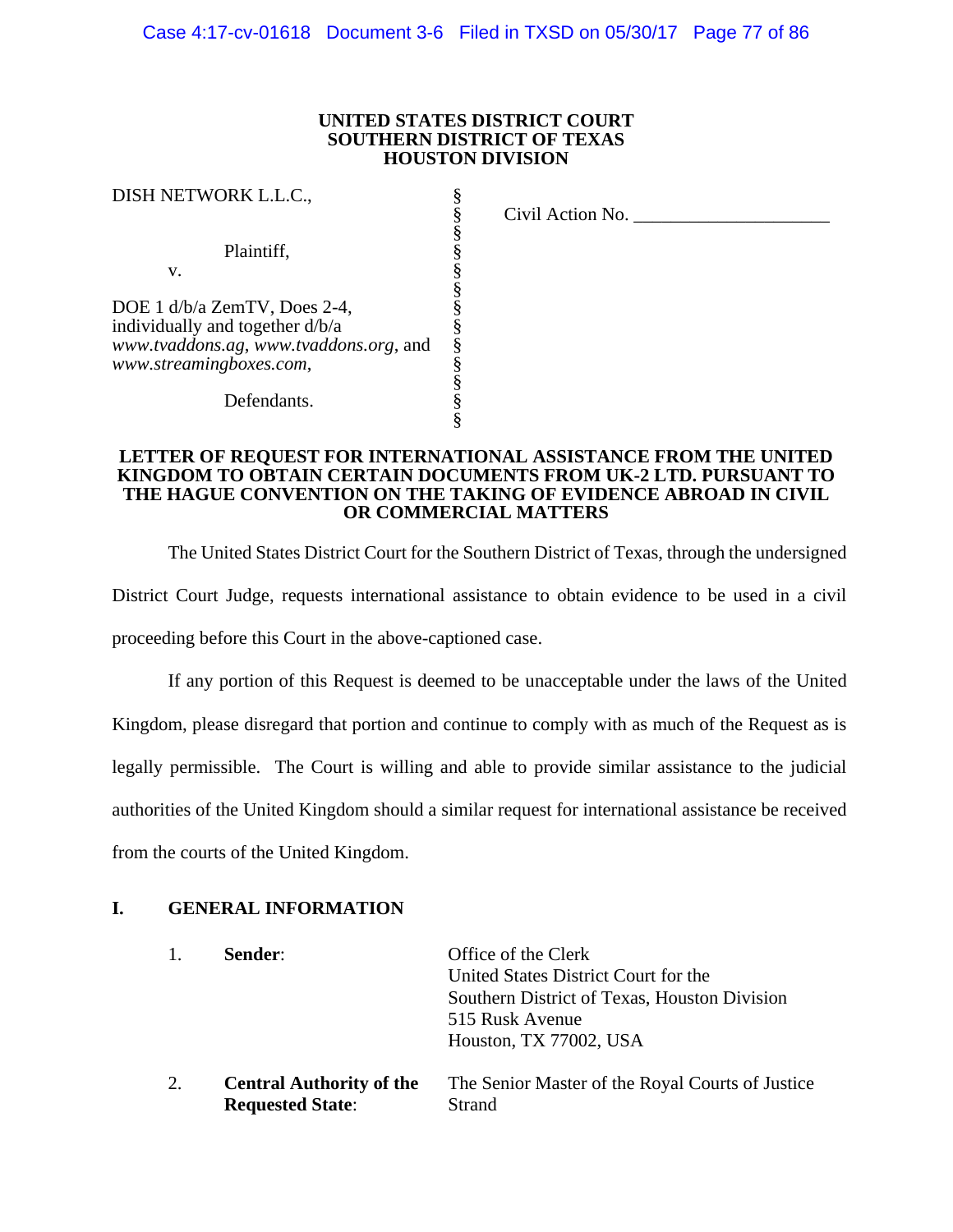London WC2A 2 LL

| 3. | Person to whom the                | Stephen M. Ferguson                                  |
|----|-----------------------------------|------------------------------------------------------|
|    | <b>Executed Request is to be</b>  | Hagan Noll & Boyle LLC                               |
|    | <b>Returned:</b>                  | Two Memorial City Plaza                              |
|    |                                   | 820 Gessner, Suite 940                               |
|    |                                   | Houston, Texas 77024                                 |
|    |                                   | Phone: (713) 343-0478                                |
|    |                                   | Facsimile: (713) 758-0146                            |
|    |                                   | Email: stephen.ferguson@hnbllc.com                   |
|    |                                   | Counsel for Plaintiff DISH Network L.L.C.            |
| 4. | <b>Specification of the date</b>  | As soon as possible, and in any event not later than |
|    | By which the requesting           | July 24, 2017.                                       |
|    | <b>Authority requires receipt</b> |                                                      |

**Of the response to the** Reason for urgency: Plaintiff DISH Network needs **Letter of Request:** information sufficient to identify Defendant Doe 1 so they can be named in the lawsuit and it can proceed.

# **II. IN CONFORMITY WITH ARTICLE 3 OF THE HAGUE CONVENTION, THE UNDERSIGNED APPLICANT HAS THE HONOR TO SUBMIT THE FOLLOWING REQUESTS** :

| 1.                                                                                                                           | <b>Requesting Judicial</b><br><b>Authority:</b>                                      | United States District Court for the<br>Southern District of Texas, Houston Division<br>515 Rusk Avenue<br>Houston, TX 77002, USA |
|------------------------------------------------------------------------------------------------------------------------------|--------------------------------------------------------------------------------------|-----------------------------------------------------------------------------------------------------------------------------------|
| 2.                                                                                                                           | <b>Competent Authority:</b>                                                          | The Senior Master of the Royal Courts of Justice<br>Strand<br>London WC2A 2 LL                                                    |
| 3.                                                                                                                           | <b>Names and Addresses</b><br><b>Of Parties and Their</b><br><b>Representatives:</b> |                                                                                                                                   |
| Plaintiff:<br><b>DISH Network LLC</b>                                                                                        |                                                                                      | Defendants:<br>Does 1-4 d/b/a ZemTV, www.tvaddons.ag,<br>www.tvaddons.org, and www.streamingboxes.com                             |
| Plaintiff's Representatives:<br>Stephen M. Ferguson<br>Joseph H. Boyle<br>Hagan Noll & Boyle, LLC<br>Two Memorial City Plaza |                                                                                      | Defendants' Representatives:<br>Unknown. Defendants have not made an appearance.                                                  |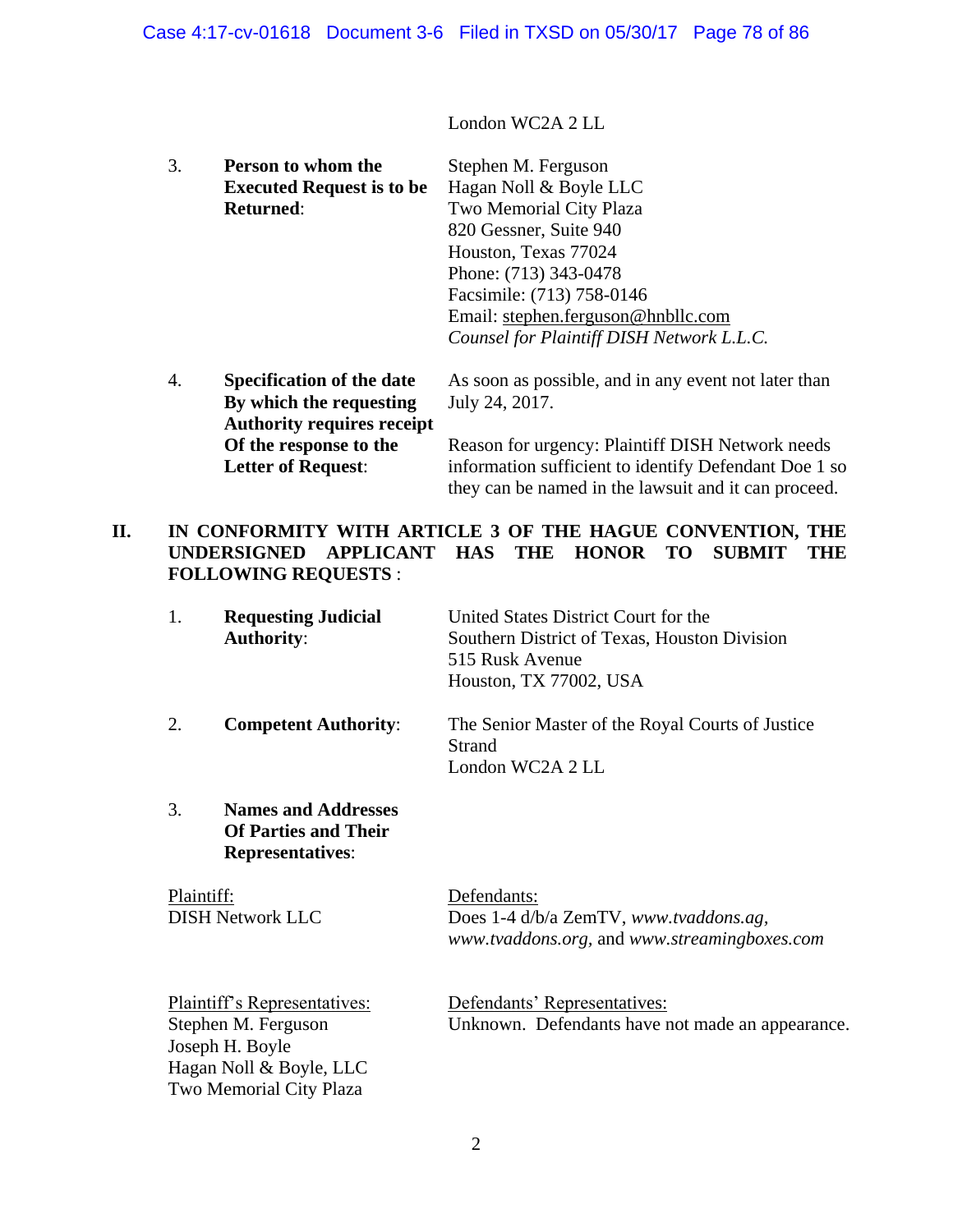820 Gessner, Suite 940 Houston, TX 77024 (713) 343-0478 – Tel  $(713)$  758-0146 – Fax stephen.ferguson@hnbllc.com joe.boyle@hnbllc.com

- 4. **Nature of the Proceedings**: This is a civil suit seeking money damages and permanent injunctive relief. DISH Network asserts copyright infringement claims against Defendants who are capturing broadcasts of television channels exclusively licensed to DISH Network in the United States and unlawfully retransmitting those channels over the Internet to customers of the ZemTV service in the United States and who have downloaded the ZemTV add-on for the Kodi media player from the websites *www.tvaddons.ag* and *www.tvaddons.org.*
- 5. **Summary of Defense**: Unknown. Defendants have not appeared in the case.

# 6. **Evidence to be obtained**:

This request is directed to UK-2 Ltd., 91 Brick Lane, London E1 6QL, United Kingdom. DISH Network seeks the following documents from UK-2 Ltd.:

# **Definitions Applicable To Document Requests**

1. **UK-2 Customer.** "UK-2 Customer" means each person or entity assigned or otherwise responsible for IP address **88.202.231.18** from December 21, 2016 through March 9, 2017.

# **Document Requests**

- 1. Documents sufficient to identify the full name, contact information (including physical addresses, web addresses, email addresses, telephone numbers, and fax numbers), and IP addresses of each UK-2 Customer.
- 2. Documents submitted to you in order to create or make changes to each account associated with each UK-2 Customer.
- 3. Account statements for each account associated with each UK-2 Customer for the time period of February 1, 2014 to present.
- 4. Payment records for each account associated with each UK-2 Customer for the time period of February 1, 2014 to present.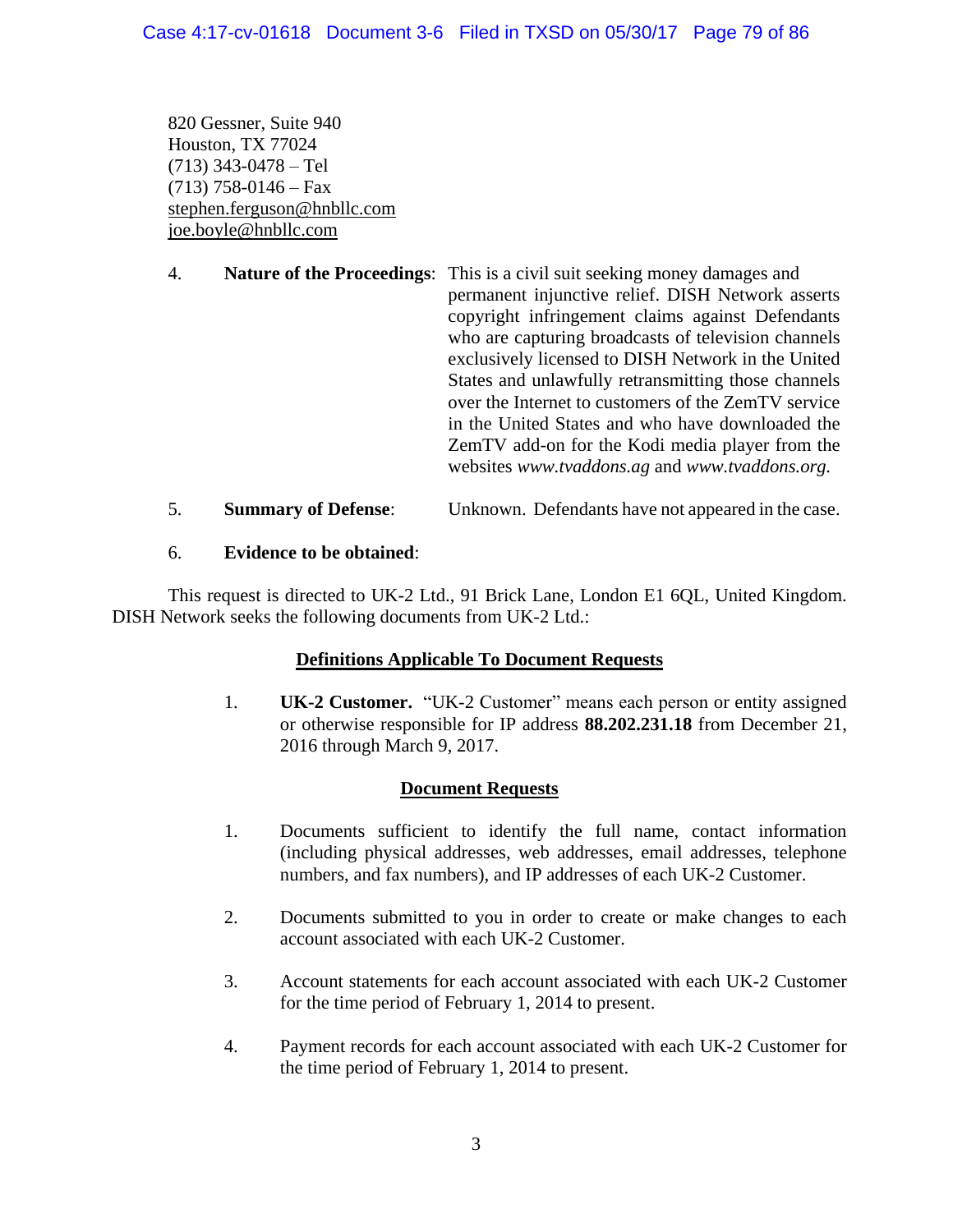- 5. Communications sent to or received from each UK-2 Customer, including account set-up correspondence and support tickets, for the time period of February 1, 2014 to present.
- 7. **Documents or other property** See documents listed in the section entitled **To be produced:** "Evidence to be obtained". 8. **Special methods or procedures:** DISH Network requests that the documents and materials responsive to the categories of information identified above be emailed (if possible) or copied and mailed to Stephen M. Ferguson at the address identified in Section II.3 above. DISH Network shall pay the fees and costs incurred that are reimbursable. Please direct requests for payment to DISH Network's representatives, identified above in Section 3.

DATE OF REQUEST: \_\_\_\_\_\_\_\_\_\_\_\_\_\_\_\_\_, 2017

District Court Judge United States District Court Southern District of Texas

\_\_\_\_\_\_\_\_\_\_\_\_\_\_\_\_\_\_\_\_\_\_\_\_\_\_\_\_\_\_\_\_\_\_

(SEAL OF COURT)

Authenticated Signature by Clerk of the Court:

DAVID BRADLEY, Clerk of the Court

By: \_\_\_\_\_\_\_\_\_\_\_\_\_\_\_\_\_\_\_\_\_\_\_\_\_\_\_\_\_\_\_\_

Deputy Clerk

Court's Authentication that the Clerk of Court is the Clerk of Court:

 $By:$ UNITED STATES DISTRICT JUDGE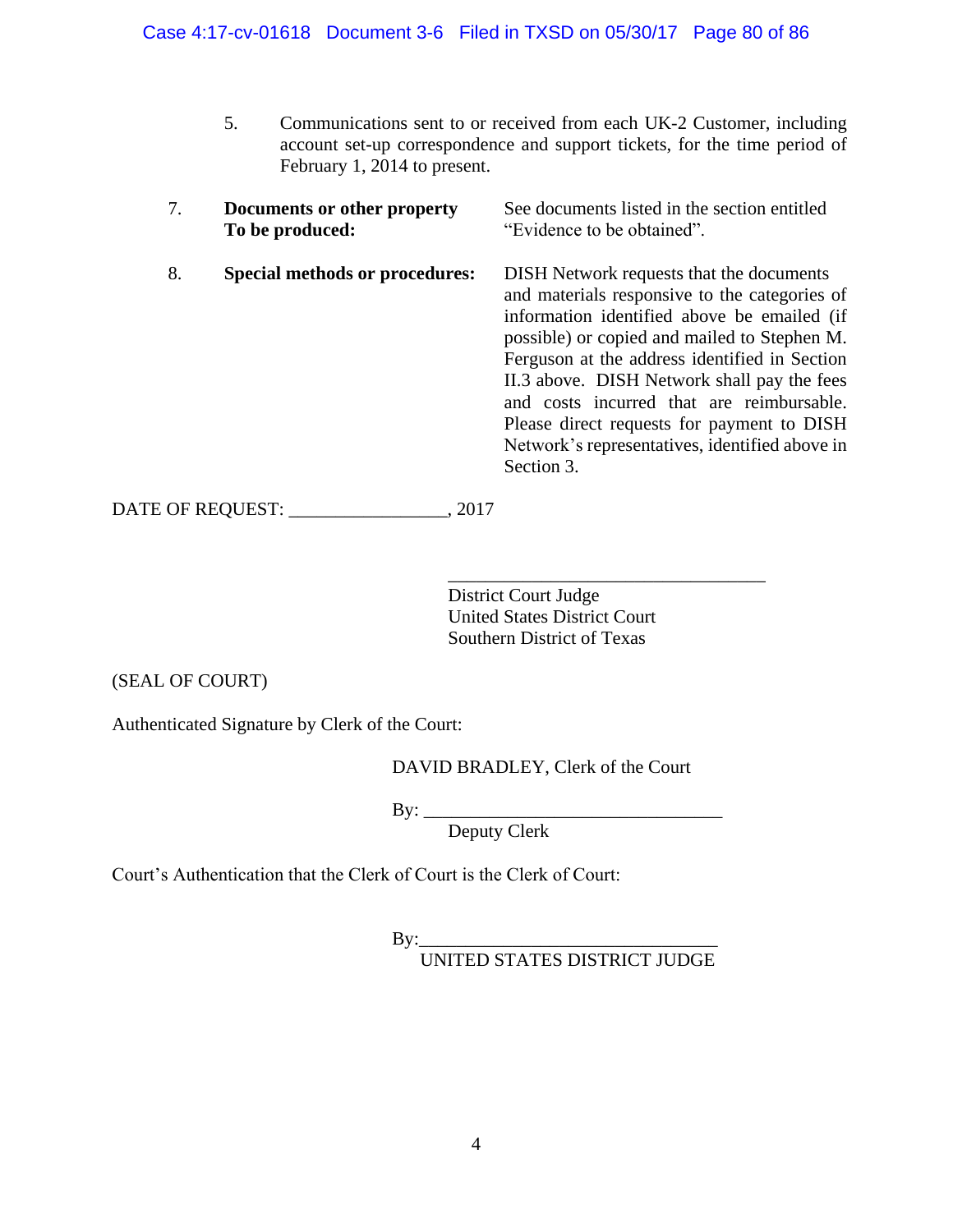# **EXHIBIT 14**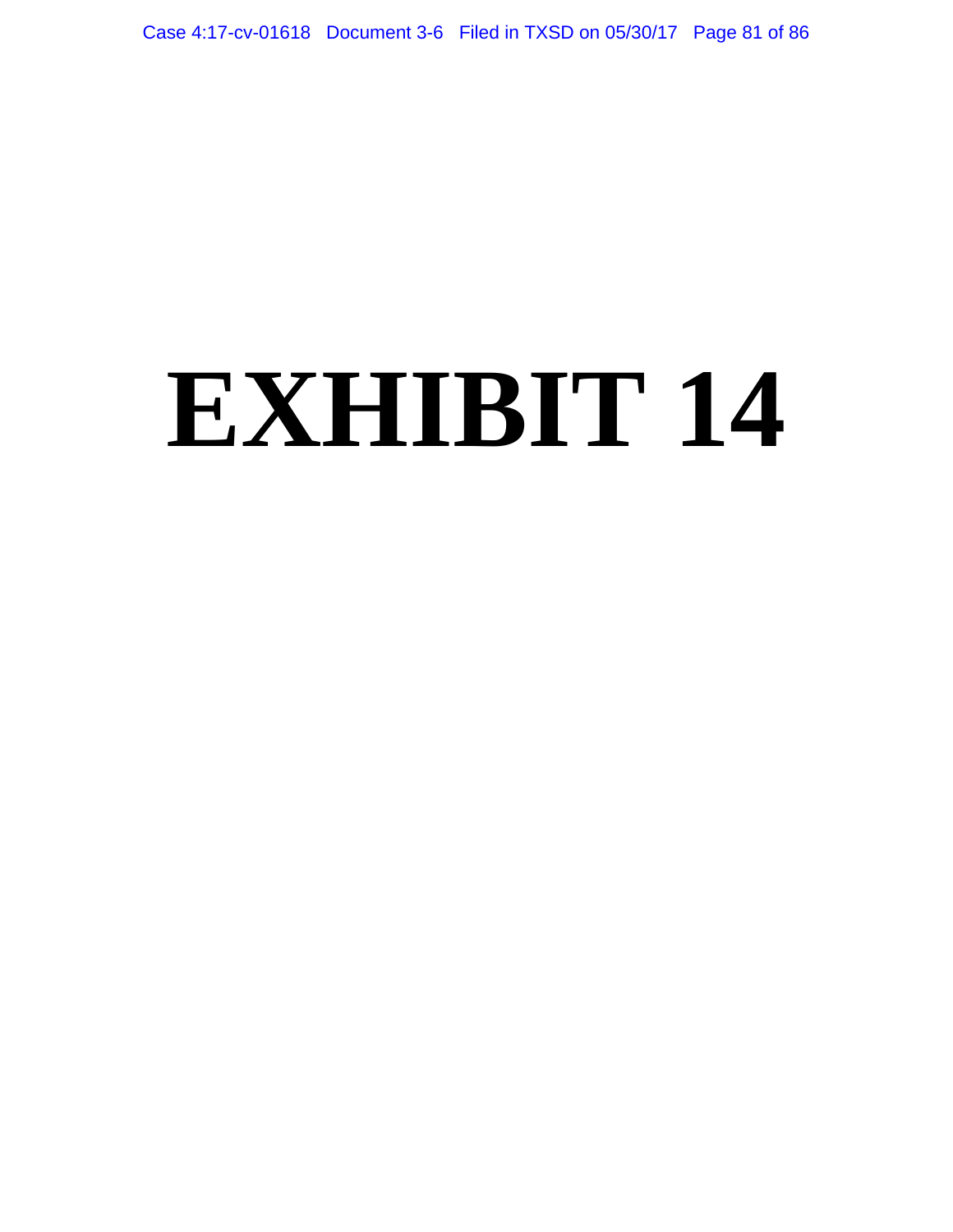#### **UNITED STATES DISTRICT COURT SOUTHERN DISTRICT OF TEXAS HOUSTON DIVISION**

| DISH NETWORK L.L.C.,                   |                  |
|----------------------------------------|------------------|
|                                        | Civil Action No. |
|                                        |                  |
| Plaintiff,                             |                  |
| v.                                     |                  |
|                                        |                  |
| DOE 1 d/b/a ZemTV, Does 2-4,           |                  |
| individually and together d/b/a        |                  |
| www.tvaddons.ag, www.tvaddons.org, and |                  |
| www.streamingboxes.com,                |                  |
|                                        |                  |
| Defendants.                            |                  |
|                                        |                  |
|                                        |                  |

#### **LETTER OF REQUEST FOR INTERNATIONAL ASSISTANCE FROM GERMANY TO OBTAIN CERTAIN DOCUMENTS FROM CONTABO GMBH PURSUANT TO THE HAGUE CONVENTION ON THE TAKING OF EVIDENCE ABROAD IN CIVIL OR COMMERCIAL MATTERS**

The United States District Court for the Southern District of Texas, through the undersigned

District Court Judge, requests international assistance to obtain evidence to be used in a civil proceeding before this Court in the above-captioned case.

If any portion of this Request is deemed to be unacceptable under the laws of Germany,

please disregard that portion and continue to comply with as much of the Request as is legally

permissible. The Court is willing and able to provide similar assistance to the judicial authorities

of Germany should a similar request for international assistance be received from the courts of

Germany.

#### **I. GENERAL INFORMATION**

| 1. | Sender:                                                    | Office of the Clerk<br>United States District Court for the<br>Southern District of Texas, Houston Division<br>515 Rusk Avenue<br>Houston, TX 77002, USA |
|----|------------------------------------------------------------|----------------------------------------------------------------------------------------------------------------------------------------------------------|
| 2. | <b>Central Authority of the</b><br><b>Requested State:</b> | Central Authority of Bayern (Bavaria)<br>Präsidentin des Oberlandesgerichts München                                                                      |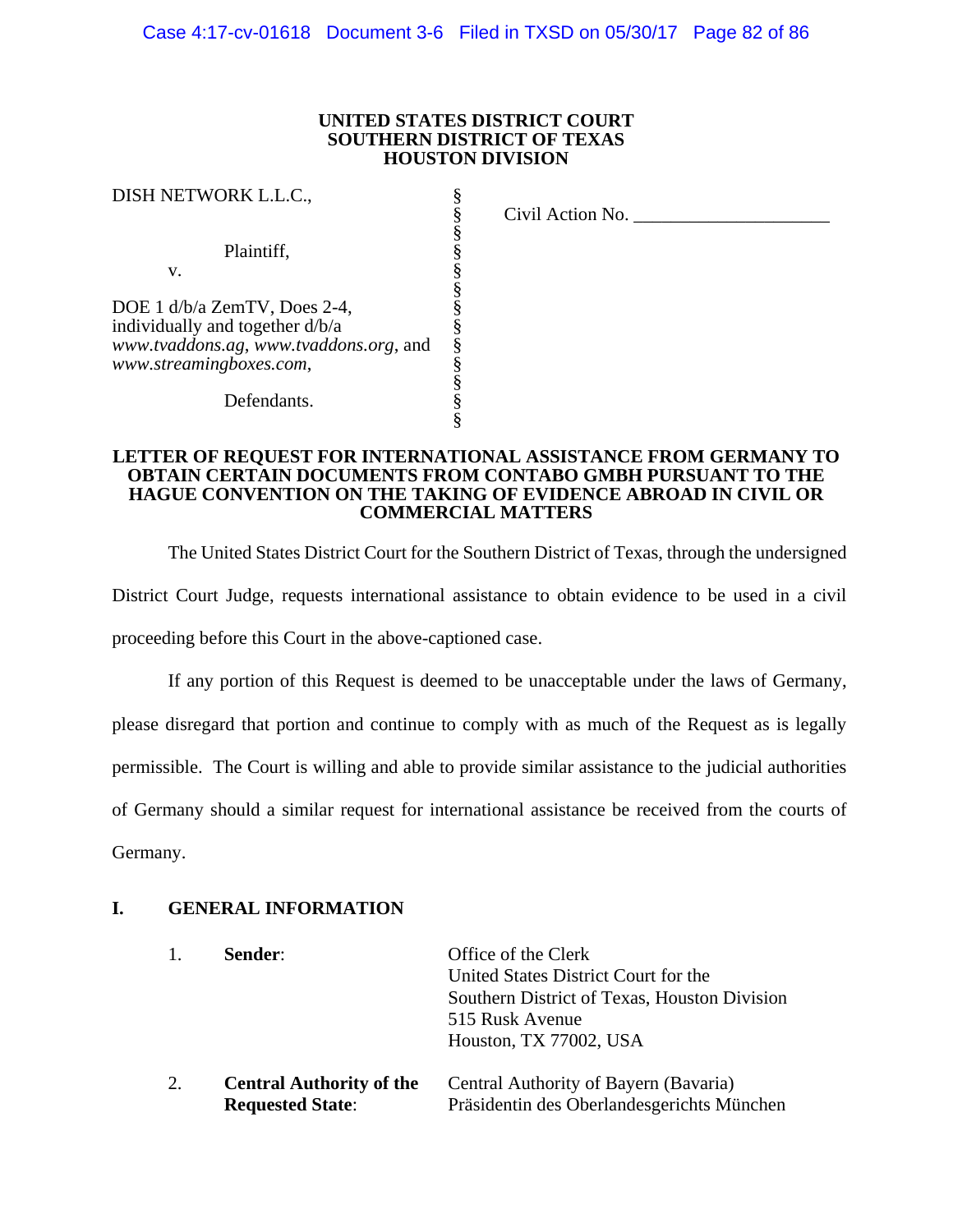Prielmayerstrasse 5 80097 München, Germany

3. **Person to whom the** Stephen M. Ferguson **Executed Request is to be** Hagan Noll & Boyle LLC **Returned:** Two Memorial City Plaza 820 Gessner, Suite 940 Houston, Texas 77024 Phone: (713) 343-0478 Facsimile: (713) 758-0146 Email: stephen.ferguson@hnbllc.com *Counsel for Plaintiff DISH Network L.L.C.* 4. **Specification of the date** As soon as possible, and in any event not later than

# **By which the requesting** July 24, 2017. **Authority requires receipt Of the response to the** Reason for urgency: Plaintiff DISH Network needs **Letter of Request:** information sufficient to identify Defendant Doe 1 so they can be named in the lawsuit and it can proceed.

# **II. IN CONFORMITY WITH ARTICLE 3 OF THE HAGUE CONVENTION, THE UNDERSIGNED APPLICANT HAS THE HONOR TO SUBMIT THE FOLLOWING REQUESTS** :

| 1.         | <b>Requesting Judicial</b><br><b>Authority:</b>                                      | United States District Court for the<br>Southern District of Texas, Houston Division<br>515 Rusk Avenue<br>Houston, TX 77002, USA    |
|------------|--------------------------------------------------------------------------------------|--------------------------------------------------------------------------------------------------------------------------------------|
| 2.         | <b>Competent Authority:</b>                                                          | Central Authority of Bayern (Bavaria)<br>Präsidentin des Oberlandesgerichts München<br>Prielmayerstrasse 5<br>80097 München, Germany |
| 3.         | <b>Names and Addresses</b><br><b>Of Parties and Their</b><br><b>Representatives:</b> |                                                                                                                                      |
| Plaintiff: | <b>DISH Network LLC</b>                                                              | Defendants:<br>Does 1-4 d/b/a ZemTV, www.tvaddons.ag,<br>www.tvaddons.org, and www.streamingboxes.com                                |

| Plaintiff's Representatives: | Defendants' Representatives:                     |
|------------------------------|--------------------------------------------------|
| Stephen M. Ferguson          | Unknown. Defendants have not made an appearance. |
| Joseph H. Boyle              |                                                  |
| Hagan Noll & Boyle, LLC      |                                                  |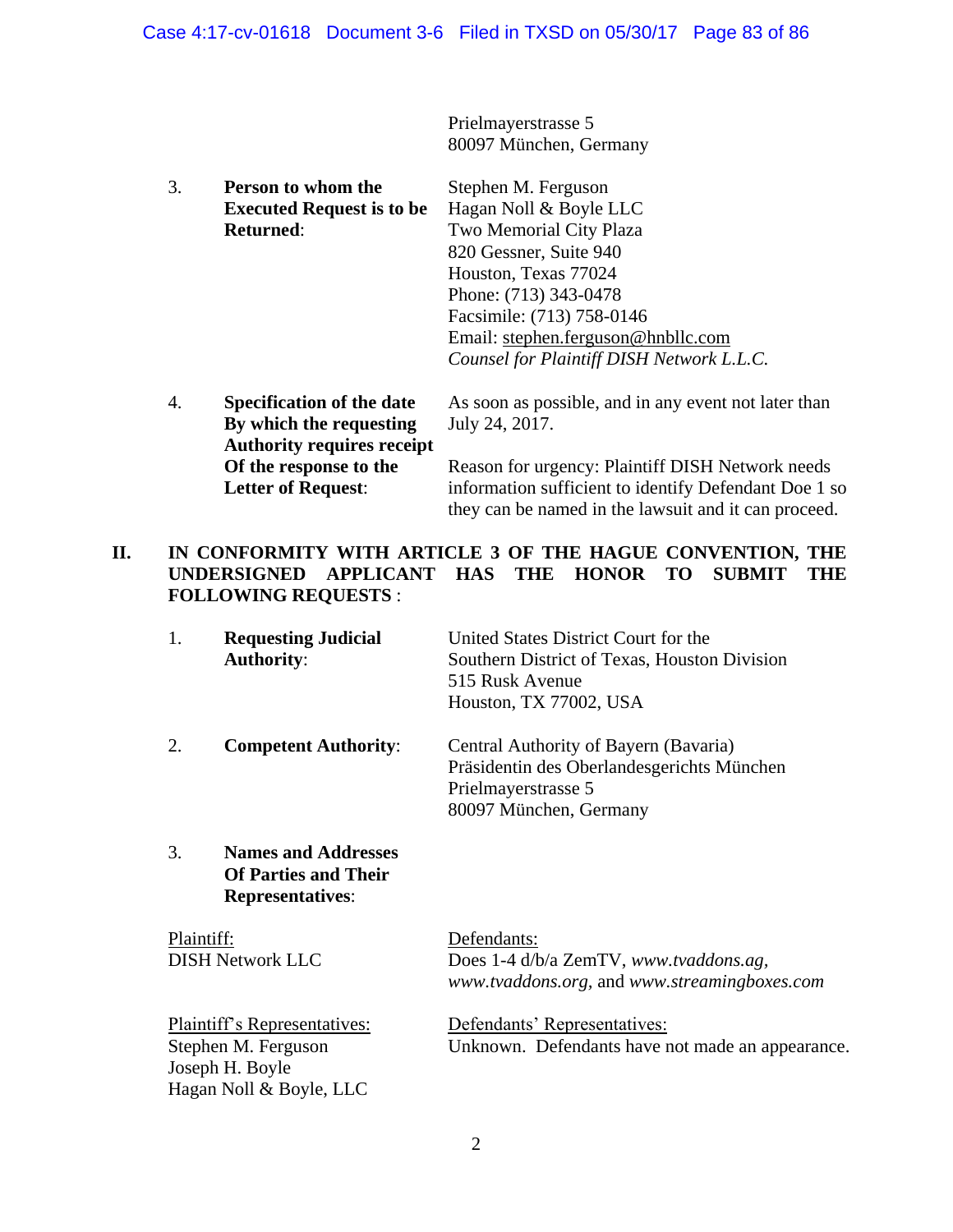Two Memorial City Plaza 820 Gessner, Suite 940 Houston, TX 77024 (713) 343-0478 – Tel  $(713)$  758-0146 – Fax stephen.ferguson@hnbllc.com joe.boyle@hnbllc.com

| 4. | <b>Nature of the Proceedings:</b> This is a civil suit seeking money damages and |
|----|----------------------------------------------------------------------------------|
|    | permanent injunctive relief. DISH Network asserts                                |
|    | copyright infringement claims against Defendants                                 |
|    | who are capturing broadcasts of television channels                              |
|    | exclusively licensed to DISH Network in the United                               |
|    | States and unlawfully retransmitting those channels                              |
|    | over the Internet to customers of the ZemTV service                              |
|    | in the United States and who have downloaded the                                 |
|    | ZemTV add-on for the Kodi media player from the                                  |
|    | websites www.tvaddons.ag and www.tvaddons.org.                                   |
|    |                                                                                  |

# 5. **Summary of Defense**: Unknown. Defendants have not appeared in the case.

# 6. **Evidence to be obtained**:

This request is directed to Contabo GmbH, Attn. Legal, Aschauer Strasse 32a, 81549 Munich, Germany. DISH Network seeks the following documents from Contabo GmbH:

# **Definitions Applicable To Document Requests**

- 1. **Contabo Customer.** "Contabo Customer" means each person or entity assigned or otherwise responsible for each of the following IP addresses:
	- a. **5.189.162.122** from May 23, 2017 through May 24, 2017;
	- b. **5.189.191.205** from May 23, 2017 through May 24, 2017;
	- c. **173.212.192.69** from May 23, 2017 through May 24, 2017;
	- d. **173.212.209.142** from May 23, 2017 through May 24, 2017;
	- e. **173.212.209.160** from May 23, 2017 through May 24, 2017.

## **Document Requests**

- 1. Documents sufficient to identify the full name, contact information (including physical addresses, web addresses, email addresses, telephone numbers, and fax numbers), and IP addresses of each Contabo Customer.
- 2. Documents submitted to you in order to create or make changes to each account associated with each Contabo Customer.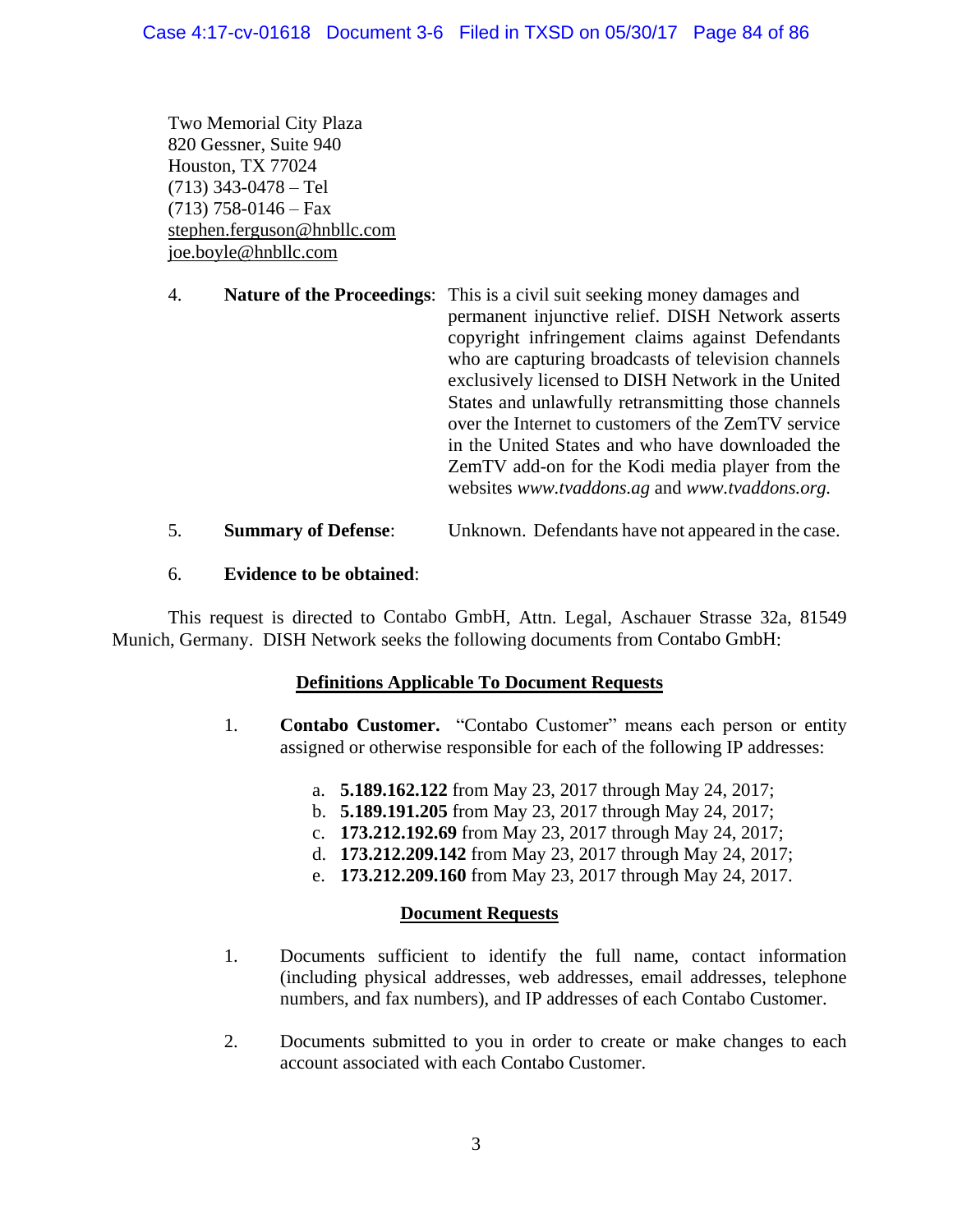- 3. Account statements for each account associated with each Contabo Customer for the time period of February 1, 2014 to present.
- 4. Payment records for each account associated with each Contabo Customer for the time period of February 1, 2014 to present.
- 5. Communications sent to or received from each Contabo Customer, including account set-up correspondence and support tickets, for the time period of February 1, 2014 to present.
- 7. **Documents or other property** See documents listed in the section entitled **To be produced:** "Evidence to be obtained". 8. **Special methods or procedures:** DISH Network requests that the documents and materials responsive to the categories of information identified above be emailed (if possible) or copied and mailed to Stephen M. Ferguson at the address identified in Section II.3 above. DISH Network shall pay the fees and costs incurred that are reimbursable. Please direct requests for payment to DISH Network's representatives, identified above in Section 3.

DATE OF REQUEST: 2017

\_\_\_\_\_\_\_\_\_\_\_\_\_\_\_\_\_\_\_\_\_\_\_\_\_\_\_\_\_\_\_\_\_\_ District Court Judge United States District Court Southern District of Texas

(SEAL OF COURT)

Authenticated Signature by Clerk of the Court:

DAVID BRADLEY, Clerk of the Court

By: \_\_\_\_\_\_\_\_\_\_\_\_\_\_\_\_\_\_\_\_\_\_\_\_\_\_\_\_\_\_\_\_

Deputy Clerk